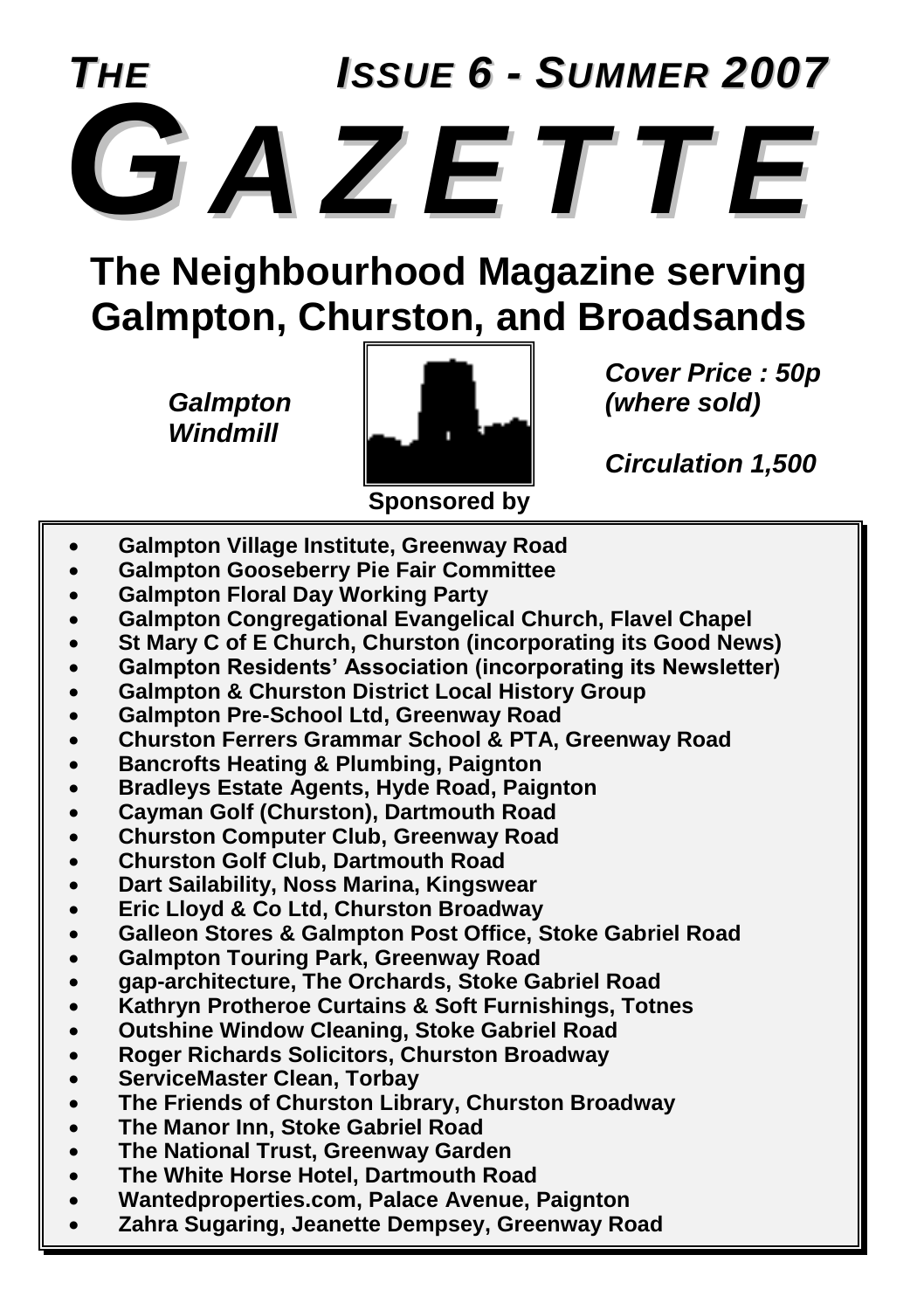## **Magazine Contents**

| <b>Editorial</b>                           |                                   | 345689   |
|--------------------------------------------|-----------------------------------|----------|
| <b>Churston Ferrers Grammar PTA</b>        |                                   |          |
| <b>Galmpton Floral Days</b>                |                                   |          |
| <b>Galmpton Gooseberry Pie Fair</b>        |                                   |          |
| The Manor Inn                              |                                   |          |
| <b>Galleon Stores &amp; Post Office</b>    |                                   |          |
| <b>Galmpton History Group</b>              | Walk Talk                         | 10       |
| <b>Galmpton Village Institute</b>          | <b>Churston Pavilion Trust</b>    | 11       |
| <b>Galmpton Youth Project</b>              |                                   | 12       |
| <b>Galmpton Residents' Assoc</b>           | <b>The National Trust</b>         | 13       |
| <b>Zahra Sugaring</b>                      | <b>Reflexology in Your Home</b>   | 14       |
| <b>Clearer Hearing Initiative</b>          |                                   | 15       |
| <b>Letters to The Editor</b>               |                                   | 16       |
| <b>Organisation Directory</b>              |                                   | 17       |
| <b>Diary Dates &amp; Regular Amenities</b> |                                   | 18 & 19  |
| <b>Galmpton Tennis Club</b>                | <b>Puppy Training Classes</b>     | 20       |
| <b>Churston Golf Club</b>                  |                                   | 21       |
| <b>Galmpton United Football Club</b>       |                                   | 22       |
| <b>Cayman Golf</b>                         | <b>Dart Sailability</b>           | 23       |
| <b>Roger Richards Solicitors</b>           |                                   | 24       |
| <b>Friends of Churston Library</b>         | <b>The Good News Trust</b>        | 25       |
| <b>Flavel Chapel Newsletter</b>            |                                   | 26       |
| <b>Parish of St Mary the Virgin</b>        |                                   | 27       |
| Eric Lloyd & Co                            |                                   | 28       |
| The White Horse Hotel                      |                                   | 30       |
| gap-architecture                           | <b>Galmpton Touring Park</b>      | 31       |
| <b>Energy Assessors Southwest</b>          |                                   | 32       |
| <b>Outshine Window Cleaning</b>            | <b>Kathryn Protheroe Curtains</b> | 33       |
| <b>Power Worx</b>                          |                                   | 34       |
| <b>Bancrofts Heating &amp; Plumbing</b>    |                                   |          |
| <b>ServiceMaster Clean</b>                 |                                   | 35<br>36 |
|                                            |                                   |          |

*THE GAZETTE* is free to all residents, and is a non-profit-making publication. It is partly funded by local businesses, but mainly funded by your patronage of village activities, and your subscriptions to local associations.

It is also online at **www.galmptontorbay.org.uk** via *THE GAZETTE* links.

Views expressed are not necessarily those of the **Sponsors** or **The Editor**.

Please inform **The Editor** of any important errors or omissions.

**Page 2 Issue 6 Editor: Mike Tate (01803) 844901 gazette@tatewise.co.uk Greenbanks, 5a Greenway Road, Galmpton TQ5 0LR Printer: Gold Print (01803) 845465 gprint@brixhamdevon.co.uk Elberry View, Broadsands, Paignton TQ4 6HS Copy deadline for the next issue is Friday 6th July 2007. Sponsorship and Advertising rate is £25 pro rata per page per issue.**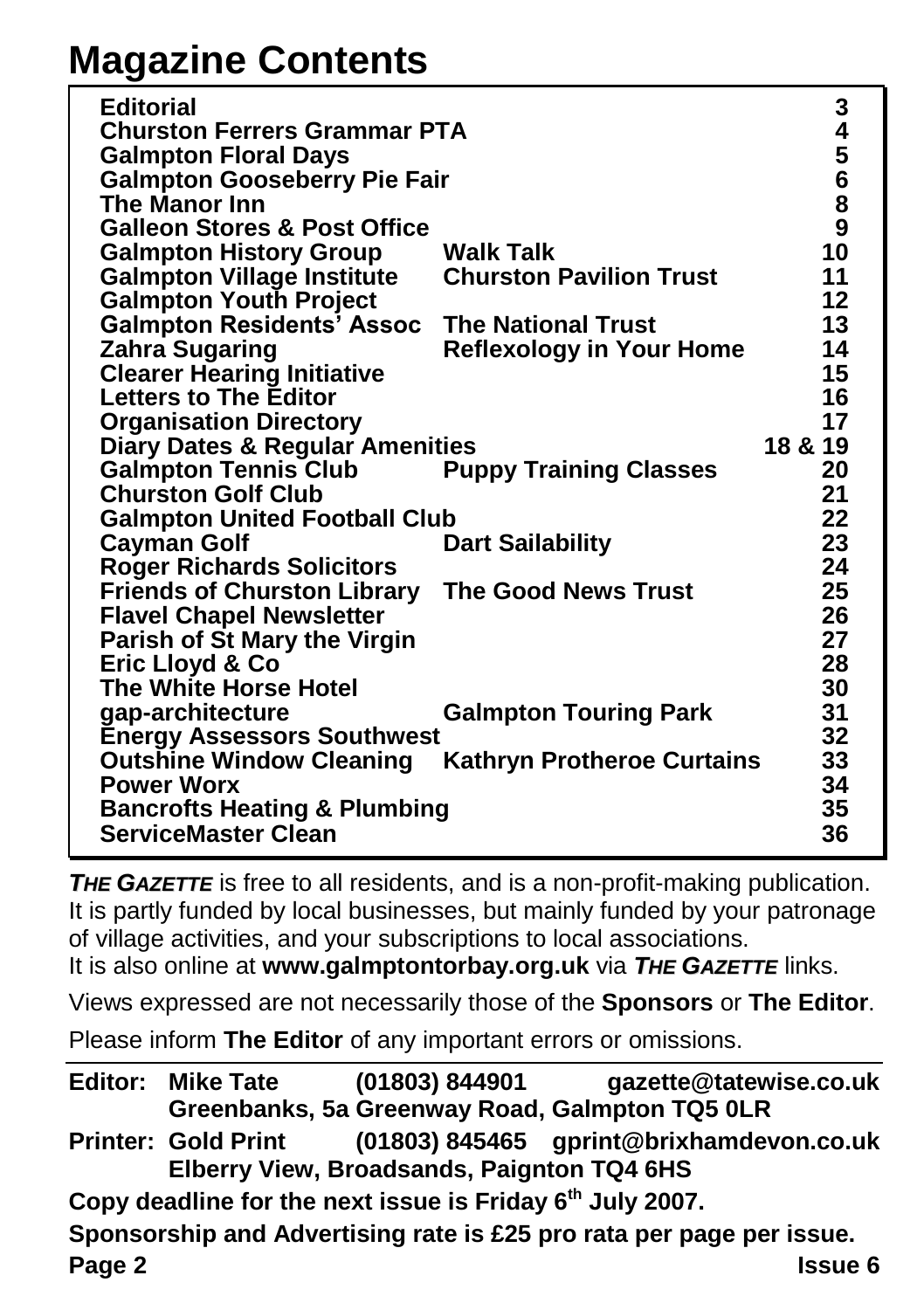## **Editorial**

Welcome to this bumper, 36-page, edition of *THE GAZETTE*. The biggest yet! It has more sponsors, more advertisers, and publicises more events.

## **Win-Win Situation**

We are fortunate to reside in a flourishing local community, but your active participation is needed for this to continue.

Please pay your subscriptions regularly to neighbourhood organisations, or even better, volunteer your services to help run an organisation.

Without your support some organisations might not survive. As the saying goes, "You often don't miss it until it's gone". The **Galmpton Residents' Association** is in this unenviable situation. See **Page 13** for details.

Subscriptions to organisations that sponsor *THE GAZETTE* (see front cover) allow them to maintain their funds, and so continue to support your free neighbourhood magazine, besides allowing the organisation to flourish.

It is a win-win situation. You have a flourishing organisation and a free magazine delivered to your door. The organisation benefits from publicity and potentially increased membership. So if you want a thriving community spirit with strong local organisations, and free neighbourhood magazine, then pay your subscriptions punctually, attend the publicised events, and patronise the business advertisers.

If your favourite organisation is not a sponsor, then ask the committee why they do not contribute to such a popular asset. The sponsorship is needed simply to cover my printing costs, which continue to escalate with inflation. Otherwise, it is a publication produced and delivered by volunteers.

## **Delivery Volunteers**

If possible, I hope to distribute this magazine in the **Blue Waters** estate. For this to happen I will need delivery volunteers in the **Blue Waters Drive**, **Broadsands Avenue**, and **Broadsands Park** area. So, if you live there, or know someone that does, and prepared to help, then please contact me.

Some of the existing delivery rounds are particularly large, and the current volunteers could do with some help. These rounds are in **Brunel Road** and **Long Wools** in Broadsands, and **Slade Lane**, **Higher Warborough Road**, and **Langdon Lane** in Galmpton. Again, if you can help then contact me.

Delivery of *THE GAZETTE* only involves about an hour of your time, perhaps while walking the dog, and just four times per year. I will provide you with a list of addresses, and a stack of magazines. You do the rest.

**Mike Tate, Editor**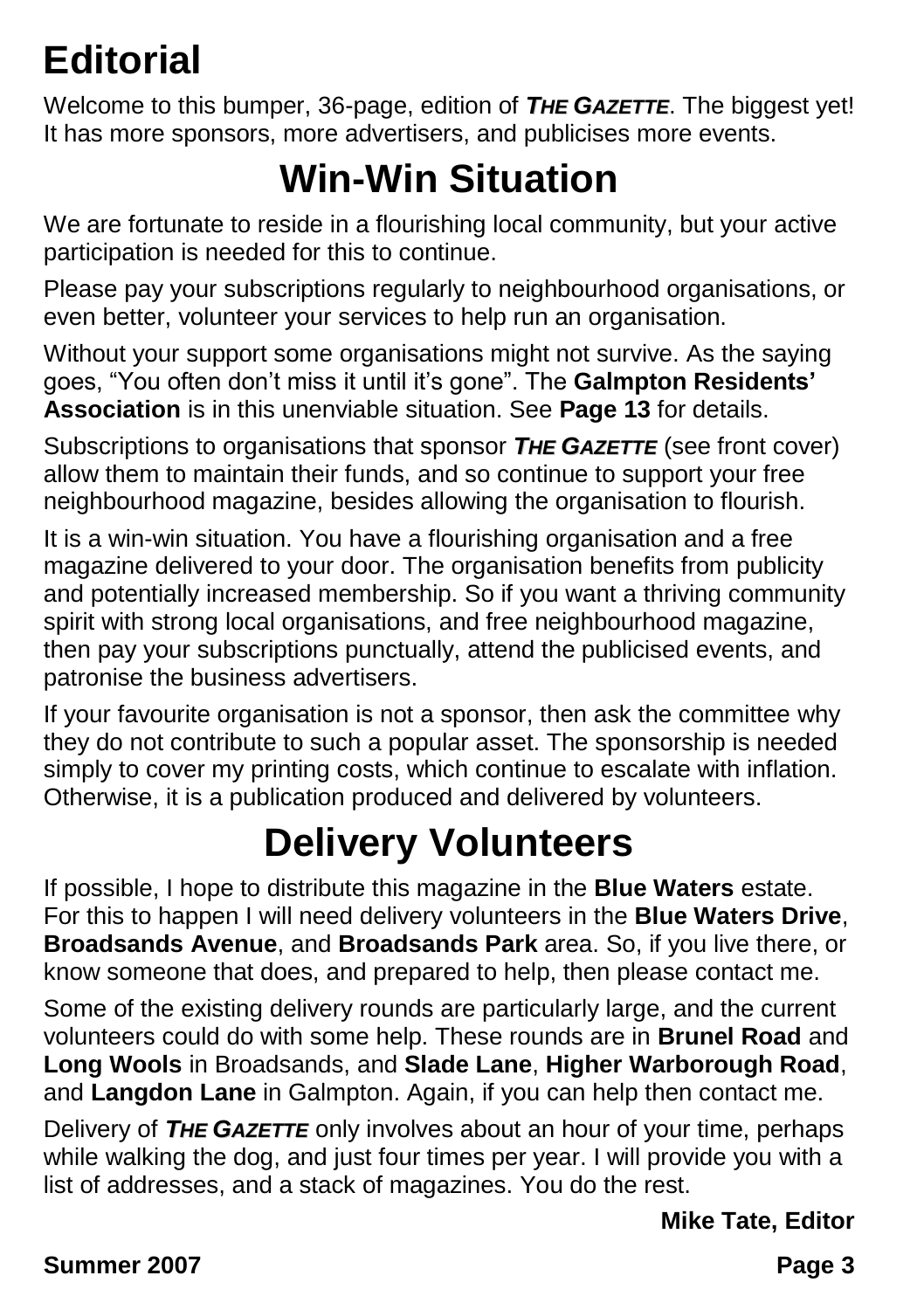## **Churston Ferrers Grammar School PTA**

**are pleased to be given the opportunity of inviting you to a**

## **Ladies Pamper Evening and Fashion Show**

**in association with**

## **Rossiters of Paignton**

**in the School Hall on**

# **Friday 27th April at 7:00 pm**

**Come along and enjoy a Buck's Fizz on arrival, followed by a look at Rossiters Spring/Summer collection, including Esprit and Mexx, together with some swimwear.**

**Receive a 15% money off voucher to spend on Ladies fashions and underwear in Rossiters after the event.**

**There will be over 20 stalls to browse at your leisure ranging from make-up and perfumes to jewellery and aromatherapy.**

**Plus! The opportunity to book a free manicure during the evening.**

**All this and much more for just £5.00 per person.**

**To reserve your tickets contact the school office on**

## **01803 842289**

## **Murder Mystery Evening**

**in the School Hall on**

# **Friday 13th July at 7:00 pm**

**Watch for posters or ring the school for details nearer the date.**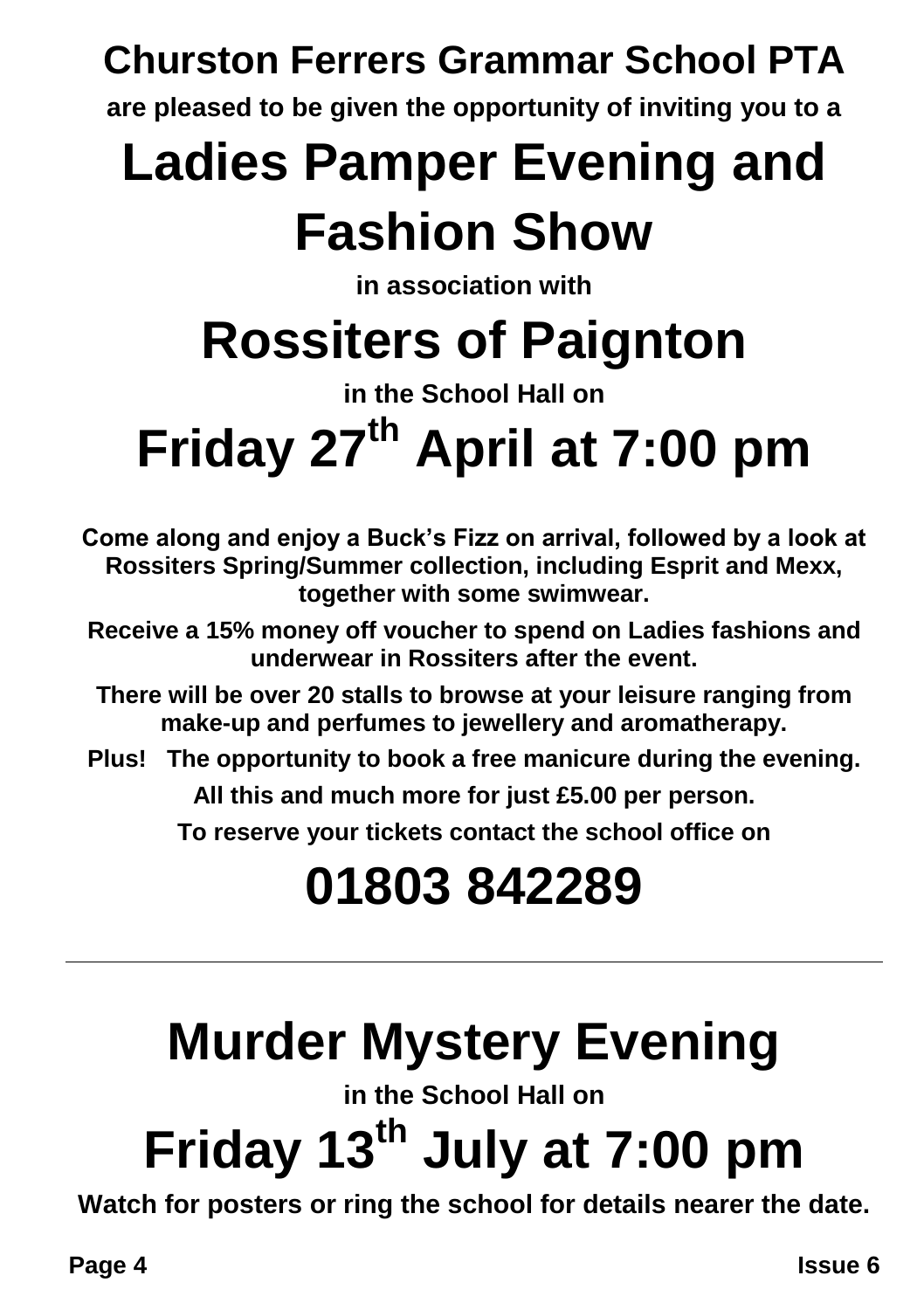## Galmpton Floral Days 2007

How lucky can you be? There will be **TWO** Galmpton Floral days this year!

As explained in the last issue there is a seasonal incompatibility between the Open Gardens Event and The Vegetable Show, no veggies to speak of in June, flower gardens well past their best in September, so we thought we would experiment this year and try running

#### **AN OPEN GARDENS EVENT** on **Sunday 10th June**

when all those lovely Galmpton Gardens are so beautiful in full bloom, and run all the other events, with some new ones, under the Floral Day title of

#### **A CELEBRATION OF SKILLS** on **Sunday 9th September**

Make sure **BOTH** dates are in your diaries and on your year plan!

#### **The Open Gardens Event**

Already seven gardens have signed up to open to the public and we hope for a few more.

It is exciting to see what a range they represent from a bijou cottage garden to a half-acre plot, a formal front garden to a school's environmental experiment, roadside gardens to one hidden away with paths leading up to secret seats.

Wonderful in their variety of design and planting with flowers, shrubs, trees, fruit, and vegetables all to be seen and admired, and, if you wish, discussed with tips exchanged with the owners.

They will be open variously from 10:00 am to 4:00 pm. What better way to spend a June Sunday than to stroll around these gardens breaking for tea, coffee, something stronger, or lunch at The Manor Inn.

The Information Desk, ready to provide help, will be situated outside The Manor Inn and Garden Passports can be bought there. £2.50 to cover entry to **all** gardens, a big saving on the garden gate entrance fee of a £1 each. For those with Garden Passports there is a bonus, a special lunch package in the pub! For further information or to offer your garden for opening contact **Tony and Priscilla Hannam 01803 844276**.

#### **The Celebration of Skills**

It maybe five months away but time to start planning! The **Booklet of Show Schedules** is on sale **now** at the Galleon Stores. Look out for new sections and classes, and the new Children's Fancy Walkabout. Details of this full day of old and new events will be found in the July Issue 7 of *THE GAZETTE* or phone **Jill Memery 01803 844103**.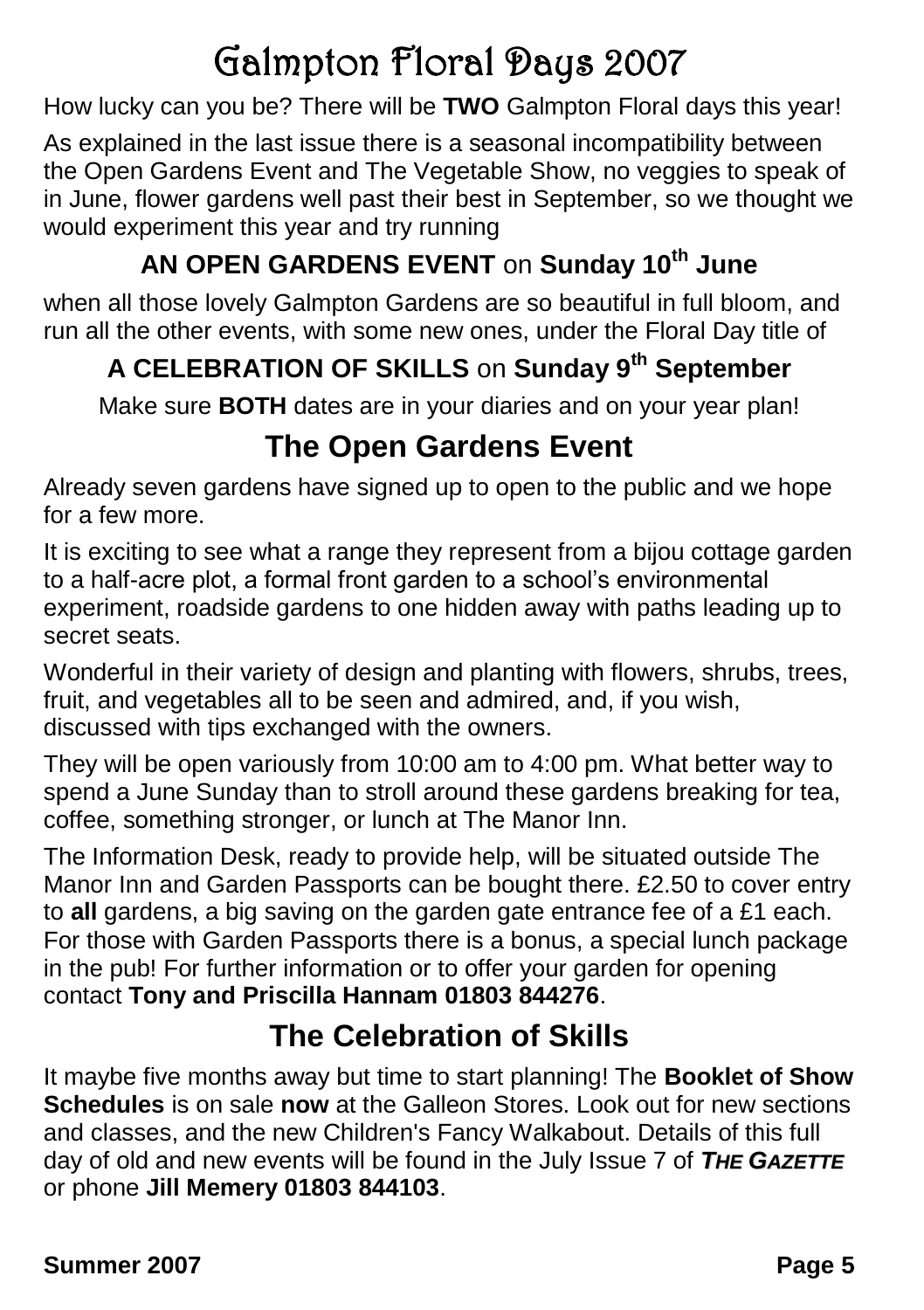## **Galmpton Gooseberry Pie Fair 2007**<br>Chairman: Martin Ridge: 844927<br>Secretary: Lisa Edev: 843239

**Chairman: Martin Ridge: 844927 Treasurer: Gary Deare: 842148 Publicity: Lez Ellis: 845501**

### **Historical Origins**

The village is of **Saxon** origin, around **700 AD**, and derives its name from the word **Gafolsman**, meaning a rent paying peasant. The earliest known spelling was **Galmetona**, which is recorded in the *Doomsday Book*.

The old rhyme *"In eighteen hundred and seventy three, the people of Galmpton did agree, to hold a Gooseberry Pie Fair"* dates the first known Fair, although records suggest that it had been held before then.

Why gooseberries? No one knows, but the Fair was held again **50** years later, in **1923**, and then in **1951** for the *Festival of Britain* celebrations.

The Fair then ran annually from about **1968** to **1983**, on the **Memorial Playing Field** opposite **Churston Ferrers Grammar School**.

In **1995** the Fair was re-launched as a street Fair where it is today, in the heart of Galmpton, taking advantage of the network of roads that can be closed for the event.

It is run as an afternoon of fun for the village. Most of the stalls and events, however, are raising money for local charities.

At the *Annual General Meeting* of the *Gooseberry Pie Fair Committee* any surpluses are donated to local good causes.

## **Sunday 1st July 2007**

Following twelve successful years, the **Gooseberry Pie Fair** will be held on **Sunday 1st July**. Again, we have decided to keep it as a street fair, mainly in the centre of the village on the stretch of **Stoke Gabriel Road** between **The Manor Inn** car park and the bottom of **Langdon Lane**. There will also be attractions in and around **Galmpton Village Hall** and **Barn Chapel Hall**.



#### **Don't forget to tell your friends about it!**

If you would like to participate in some way, contact either **Martin Ridge**, or **Gary Deare** in the **Post Office**. There is a small charge to run a stall, but entry in the procession is free.

**If you have any spare gooseberries, please may we have them for this year's Pie by Friday 22nd June at the latest?**

**Gary** at the **Post Office** is collecting them!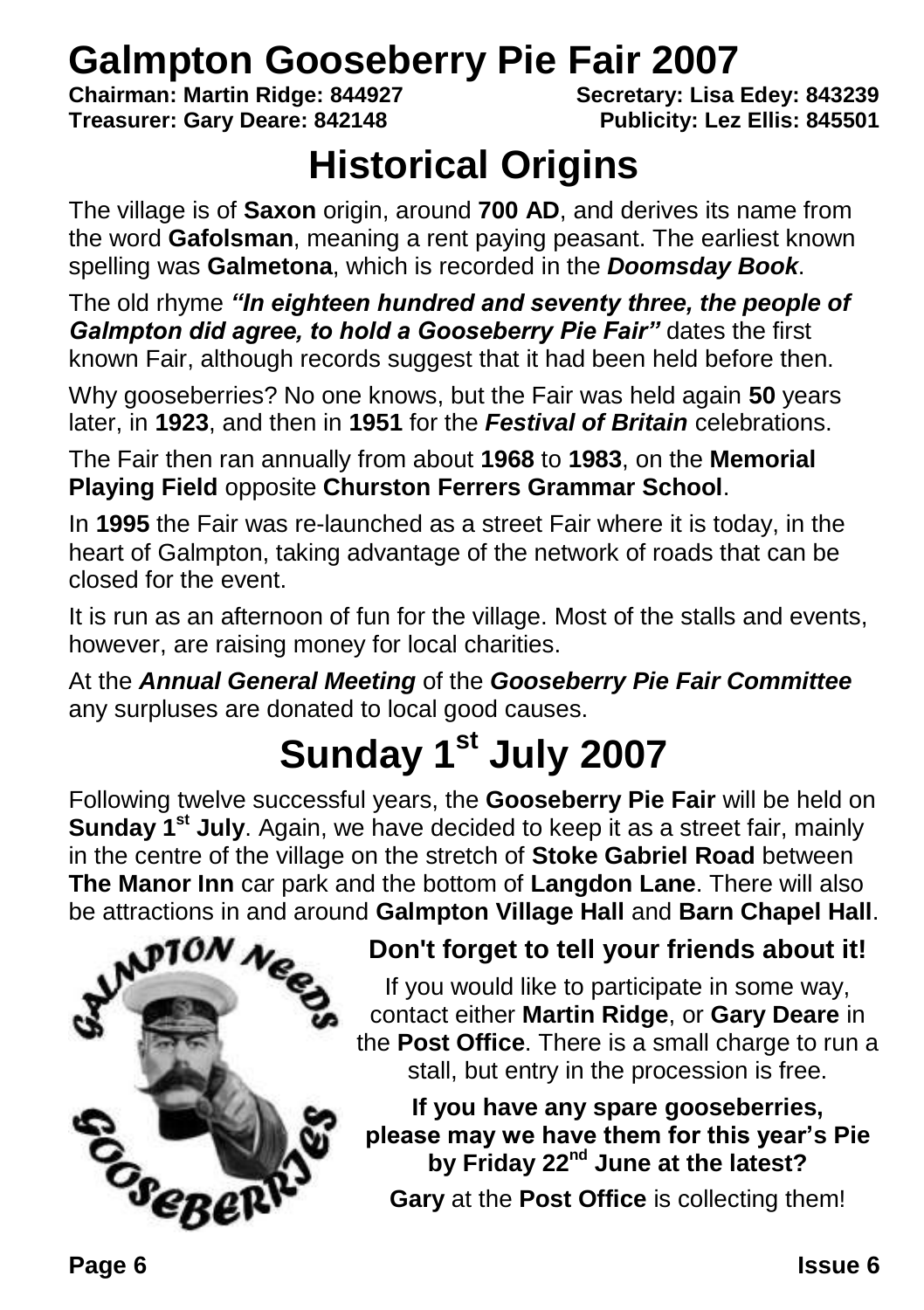#### **Programme of Events**

The **Gooseberry Pie**, having been baked by **Hallett's The Bakers**, will travel by **Paignton & Dartmouth Steam Railway** to **Churston Station**, arriving at around **12-noon**.

The usual procession, with the **Gooseberry Pie**, will begin about **12:30 pm** at **Churston Station** and follow **Greenway Road** to the village, ending up some **30** minutes later in **The Roundings**.

Here, the **Reverend Ian Blyde** will bless the **Gooseberry Pie**, and then **Lieutenant Jim Correia** of the **US Navy** will declare the **Fair** open.

The **Fair** will include the usual grand programme of attractions. The events shown below are believed correct at the time of going to press.

In and around **Stoke Gabriel Road** and **The Manor Inn**:

- slices of Gooseberry Pie
- The Manor Inn outside bar and barbecue
- range of stalls and amusements
- children's games and entertainment
- refreshments, ice creams
- children's shows in The Manor Inn Pool Room
- music from local pipers and brass band
- traditional dancing from a local Morris side
- folk music from the Barnacles
- Lesley Presley, Elvis act
- Devon Army Cadets
- the popular ducking stool
- balloons and magic from Lez The Clown

In and around the **Galmpton Village Institute** and **Barn Chapel Hall**:

- Village Hall local art and History Group exhibitions
- Barn Chapel Hall cream teas
- folk singing trio
- wandering medieval minstrels
- Galmpton traditional & swing jazz band
- Torquay Boys Grammar School jazz band
- steam traction engine
- falconry and birds of prey at 26 Greenway Road

The **Fair** will officially close around **5:00 pm**.







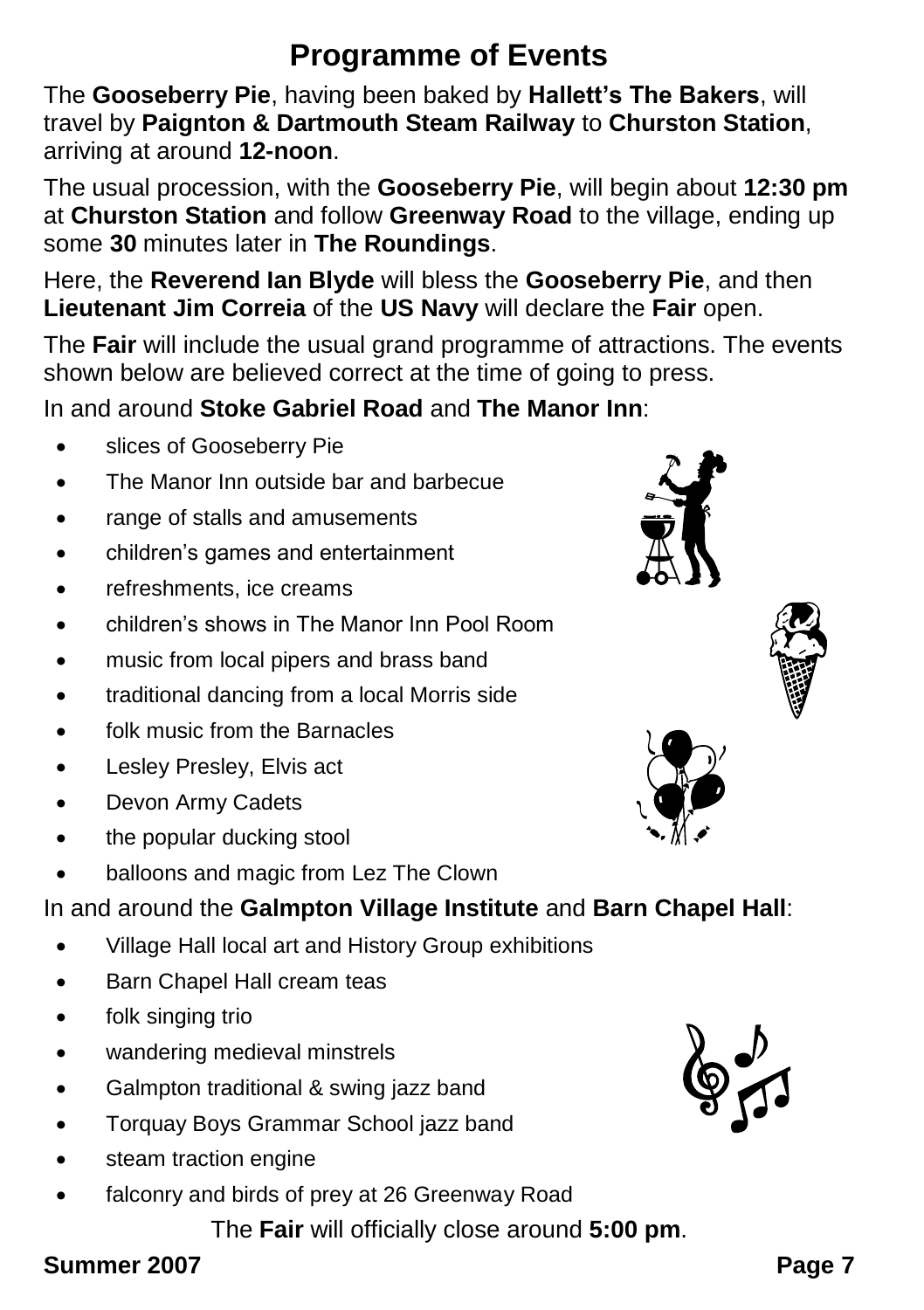### **The Manor Inn Landlord: Brian Boundy Tel: 01803 842346**



It's hard to believe it! Six months have passed since we took over the pub in **September** last year. A big thank you from **Brian**, **Bobby**, **Mark**, **Martin**, and the staff of the pub for your continued support.

Things continue to change. We've started to serve breakfast at weekends, with a tasty menu that ranges from the healthy option (toasted muesli and fruit with Greek yoghurt, honey and berry compote) to the full monty with bacon, sausage, hash browns, black pudding, eggs, tomato and grilled ciabatta.

We've designed a fresh lunch and dinner menu with some tempting new ideas such as pork cutlet on sweet potato mash, with an apple, rhubarb and ginger compote, topped with crispy vegetables, and the Manor Inn smoked chicken salad, with avocado, crispy noodles, bound in a coconut satay dressing, as well as our constantly changing specials on the blackboards.

And our first class B&B accommodation is now available, all en-suite, and completely refurbished with a light and airy décor.

We're looking forward to the next few months, which of course includes the **Gooseberry Pie Fair**. It goes without saying that we'll be giving that our full support! We look forward to welcoming you.

### **The Manor Inn**

**2 Stoke Gabriel Road Galmpton, Brixham Devon TQ5 0NL Tel: 01803 842346**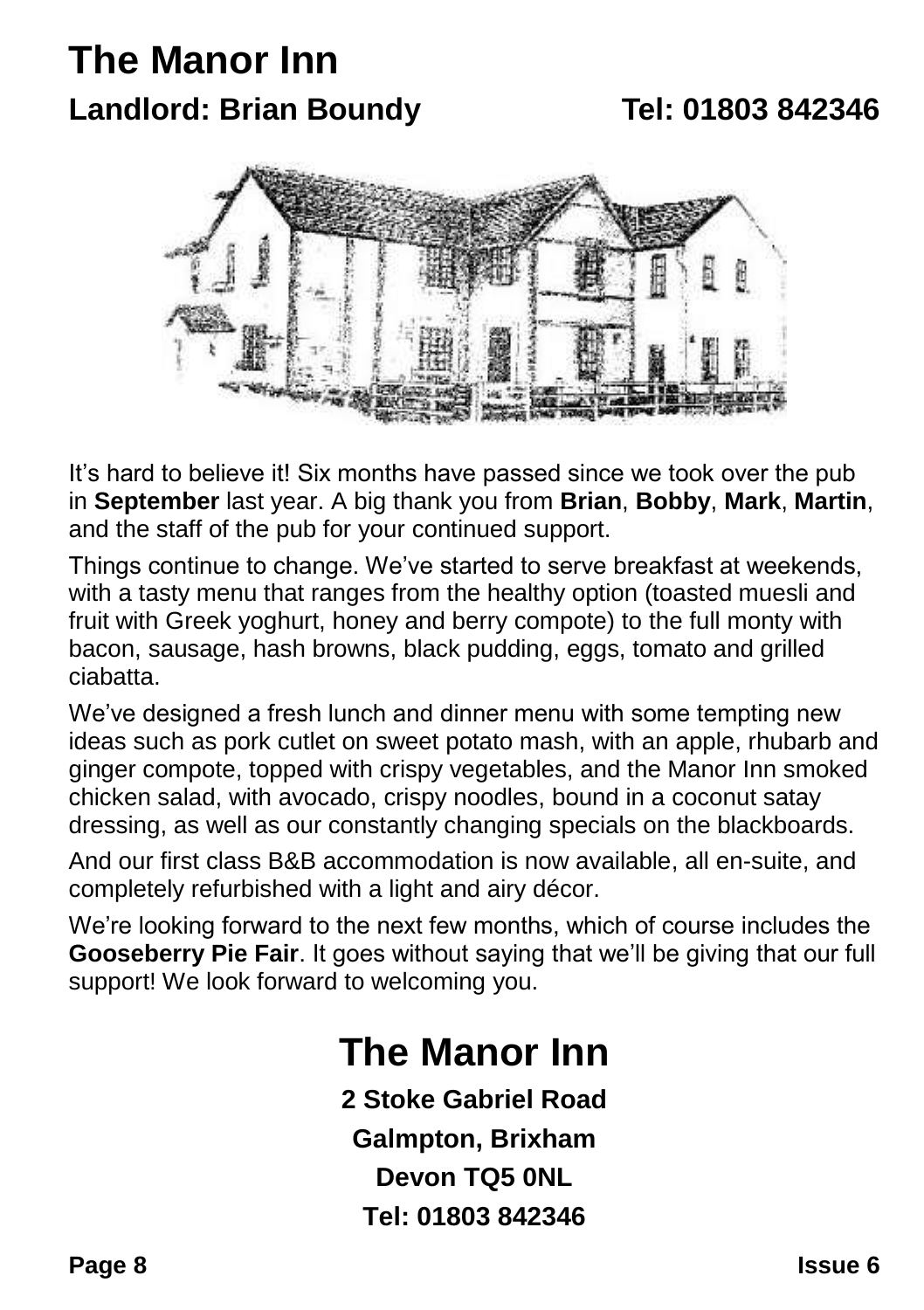## **Galleon Stores & Galmpton Post Office**



**51 Stoke Gabriel Road Galmpton, Devon TQ5 0NH**

**Telephone 01803 842148**



**Shop and Express Post Office open Monday to Saturday 7:30 am to 7:00 pm Sundays 8:00 am to 1:00 pm**

In the last couple of months we've had some positive developments at the Post Office. Whilst the country is awaiting news of which Post Offices will make up the 2,500 that are to close, we've been granted two new services.

### **1) On Demand Euro Bureau de Change**

This facility allows us to supply and buy back **EUROS**, *commission free* over the counter. We offer competitive rates available daily from the P.O. All other currencies (commission free) together with American Express Travellers Cheques can be supplied on 24-hours notice.

If you are considering a holiday this year, either abroad or at home, then you may also like to check out our Post Office Travel Insurance.

#### **2) No Fee Cash Machine**

This machine was installed a few weeks ago, and is already proving very popular with those customers with bank accounts not accessible via the Post Office. There are no withdrawal fees.

We can now provide all customers, wherever you bank, free access to cash either via the Post Office or this new cash machine as follows:

- Barclays, Lloyds, Co-op, Alliance & Leicester, Nationwide, Smile & Cahoot ~ please use the Post Office.
- HSBC, Nat West, Halifax, Abbey and all other banks and building societies ~ please use the Cash Machine.

#### **Other News**

We need to increase the amount of parcels and small packets that are processed at this Post Office. Please remember that every single item is important to us. If you sell on EBAY then come and talk to us about easier ways to post your items. The Post Office is open from 7:30 am to 7:00 pm Monday to Saturday and Sunday 8:00 am - 1:00 pm to accept postal items.

Business Banking: Arrangements can be made for anyone with a business account to deposit cash/cheques at Galmpton P.O. We can save the time and hassle of travelling into town and may also be able to reduce your bank charges. Please contact Gary at the Post Office or on the above number.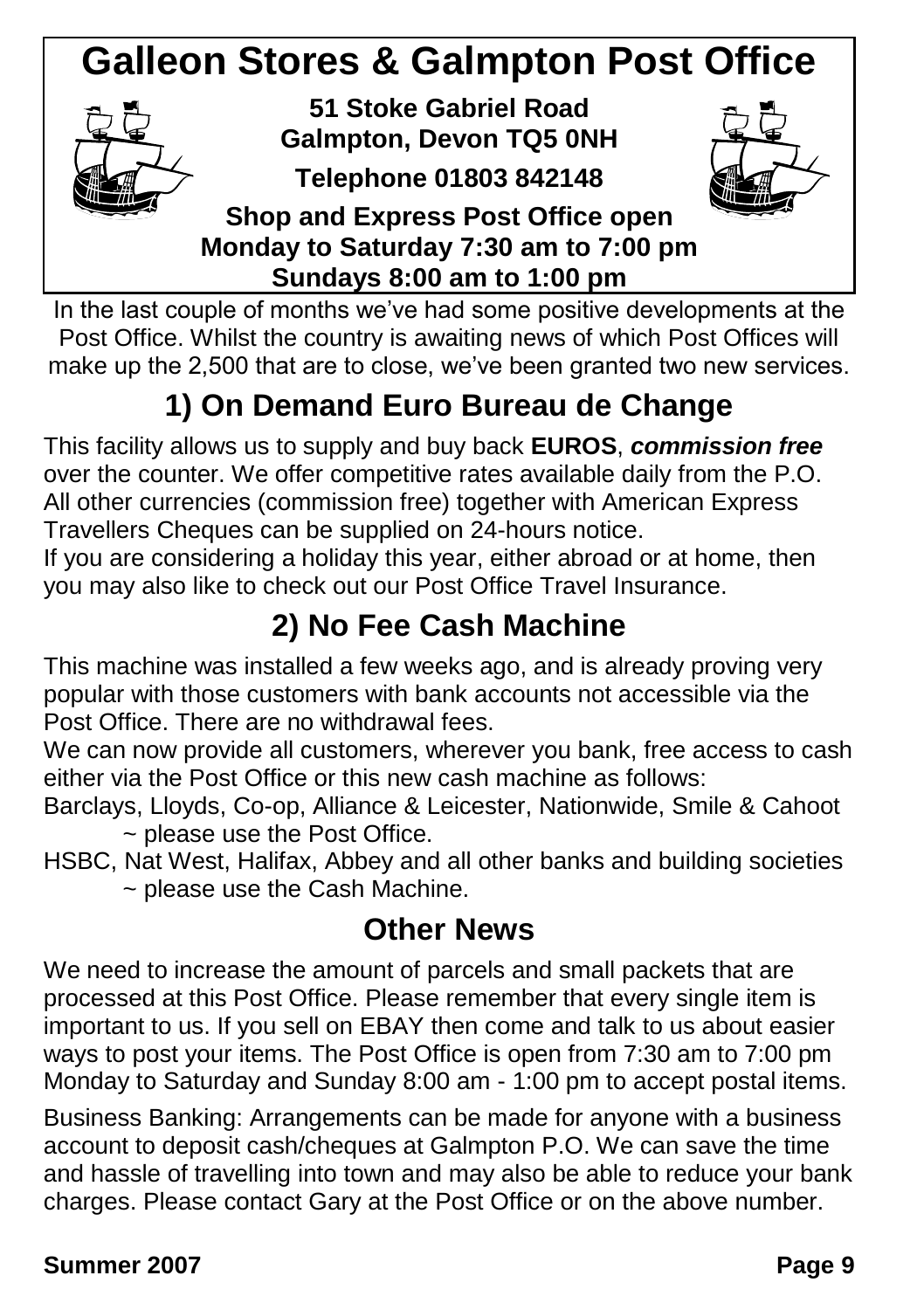## **Galmpton & Churston Local History Group**<br>Chairman: John Risdon 844102 Minutes Secretary: Dennis Sheen 842822

**Chairman: John Risdon 844102 Minutes Secretary: Dennis Sheen 842822 Treasurer: Gary Deare 842148 Members Secretary: Graham Colman 842993** The **AGM** was held in the **Village Hall** at **7:30 pm** on **Friday 30th March**. All the existing officers were re-elected unopposed.

The **Churston & Galmpton Ladies Club** donated **£66** to the group.

There followed an entertaining illustrated talk by **Michael Vyner**, who gave *"A Light-hearted Look at Local Parish Churches"*.

#### **Saturday 28th April ~ Galmpton History Day**

**10:30 am - 4:00 pm History Exhibition** in **Village Hall** - open to public **11:00 am Illustrated Talk on Galmpton** in **Barn Hall** - members only **12-Noon - 3:00 pm Guided Walks** around **Galmpton** - members only

#### **Friday 1st June ~ Evening Boat Trip around Torbay**

Sailing from Brixham **7:00** to **9:00 pm** with commentary by **John Risdon £6 per head** - tickets from **Galleon Stores, Galmpton** - all welcome

## **Walk Talk**

Leaflets for the following walks are available from the **Galleon Stores**.

#### **Guide to Galmpton Village Trail & History**

Produced by **Galmpton & Churston District Local History Group**.

The leaflet costs **50p** but offers a free pudding at **The Manor Inn**.

#### **Greenway Walk**

This is a revised circular walk based on the **Torbay Dart Link** walk.

Further details are available from **www.southdevonaonb.org.uk**.

#### **John Musgrave Heritage Trail**

This **35-mile** walk around **Torbay** and the **Dart Valley** includes **Galmpton**.

#### **Galmpton Mill Footpath 52 Hearing**

**Monday 28th** & **Tuesday 29th May 9:00 am** - **5:00 pm** in the **Village Hall Devon County Council Hearing**

Firsthand written evidence must be notified to the inspector in advance.

**Page 10 Issue 6**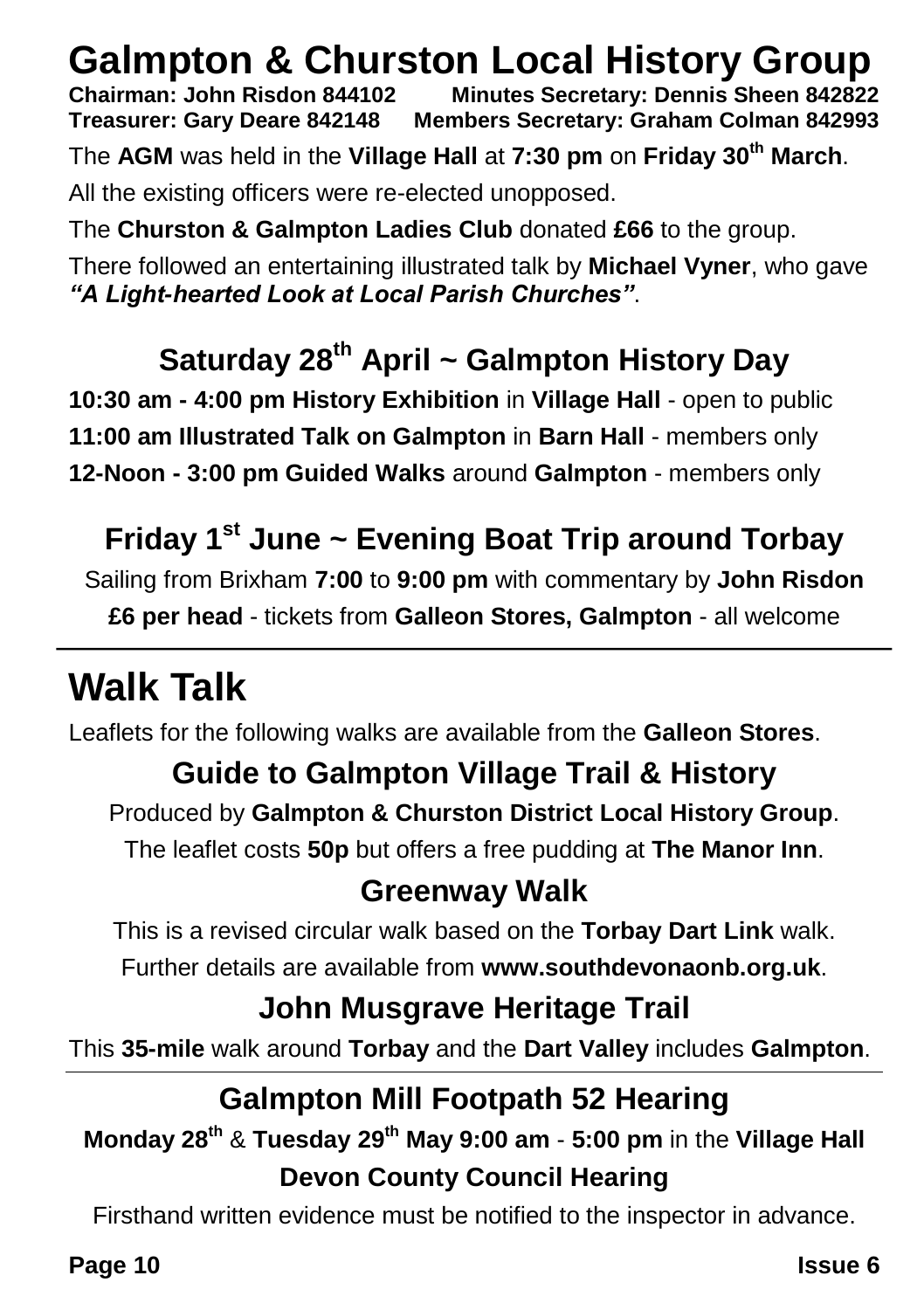## **Galmpton Village Institute**

**Registered Charity: 300839**

#### **Chairman: John Risdon 844102 Secretary: June Symes 842121 Treasurer: Philip Griffin 843081 Hall Bookings: Babs Renwick 843364**

### **Report of Meeting held on Wednesday 28th March**

### **Annual General Meeting**

Members of public present were Pat Bye, Hazel Owen, and David Barr.

The minutes of the last AGM on  $15<sup>th</sup>$  March 2006 were approved.

John Risdon reported that the recent Access Audit had been acceptable, new signage had been fitted, and a new notice board erected. Incorporation to a limited company was proceeding under the direction of Lisa Edey.

Philip Griffin was pleased to report that, despite last year's refurbishment, the balance of **£20,857** was only **£2,240** lower than the previous year.

The existing officers were re-elected as proposed by **Babs Renwick** and seconded by **Brian Saunders**.

### **Committee Meeting**

The officers stated that a **Fire Risk Self-Assessment** would be undertaken in the near future.

Major internal redecoration and new lighting in the summer holidays means that the **Village Hall will be CLOSED from 21st July until 26th August**.

Next meeting will be at 7:30 pm on Wednesday 23<sup>rd</sup> May.

## **Kiln Road South West Water Sewage Site**

Sadly **SWW** have sold their site to **Mr S Bright** of **Brixham**, which puts the ideas for a **Conservation Area** leading down to **Galmpton Creek** on hold.

## **Churston Pavilion Playing Field Trust**

### **Report of AGM held on Monday 2nd April**

The trustees include 4 elected members from the community and appointed representatives from the following organisations:

#### **Churston Ferrers Grammar School Galmpton United Football Club Galmpton & Churston Tennis Club**

The message from the **Chairman** was that since the **Pavilion** has had a major refurbishment it was up to the local community to *"use it or lose it"*.

Booking details from **Sue Foot** at **Churston Ferrers Grammar School**.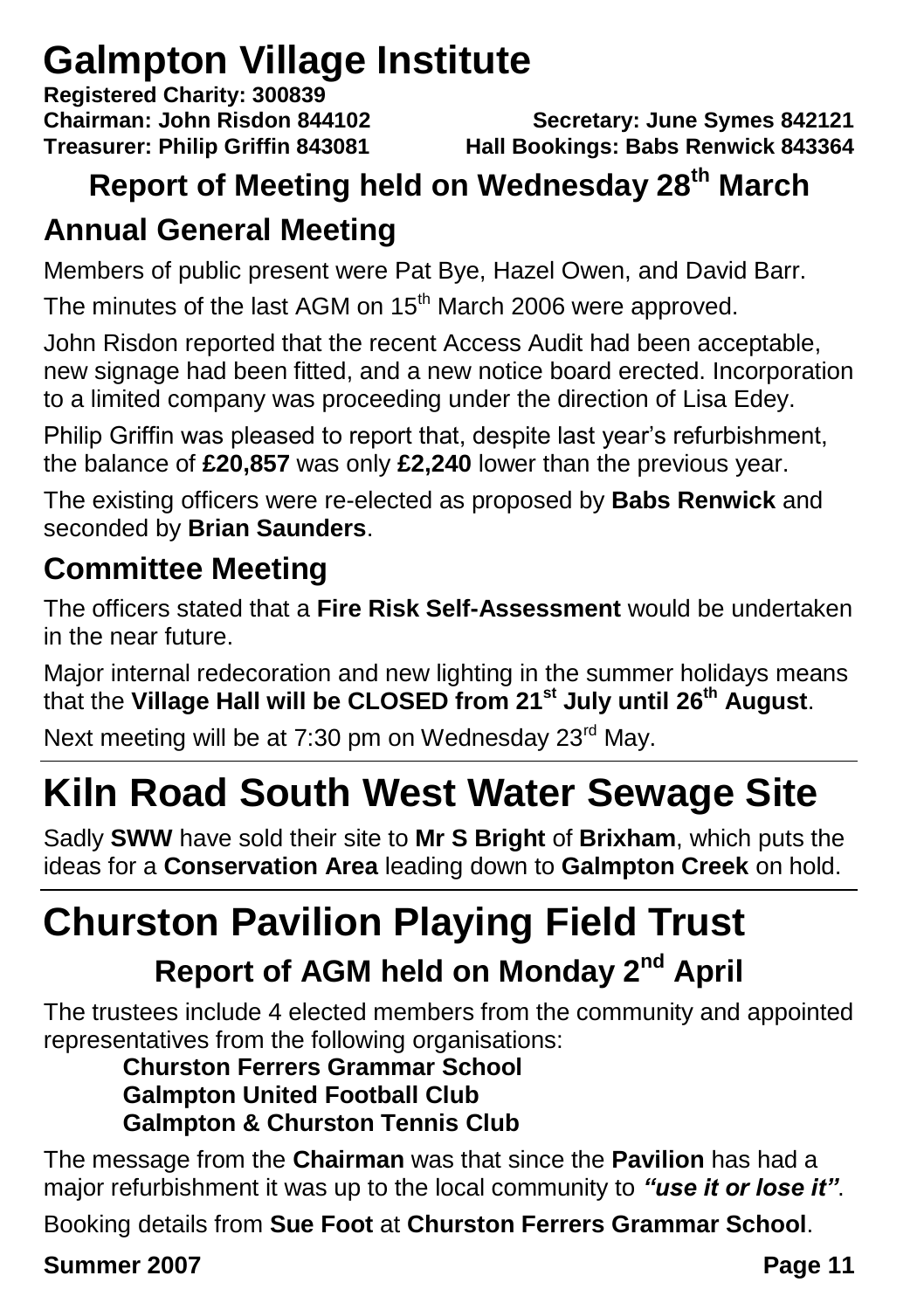## **Galmpton Youth Project**<br>Caroline Langwort Caroline Langwort

**Helen Boyles: 01803 845761 Caroline Langworthy: 01803 846168**

#### **Sponsored by Wantedproperties.com**

**Wantedproperties.com** is delighted to sponsor **Galmpton Youth Project**, which was established four years ago through the dedicated fund raising efforts of young people and adults from the village community. The skatepark facility at Churston War Memorial Playing Field has been well used by many local teenagers, as well as attracting interest from older and younger users and their parents! We would like to warmly thank the many generous locals who have contributed their time, expertise or money, and good will to this venture.

However, the heavy use it has received means that some TLC is now urgently required as well as longer-term help with maintenance, rental and insurance costs. **Wantedproperties.com** has kindly offered to donate some time and labour for immediate repairs, but we would like to make a general appeal to any local business or service, which would be willing to help donate either money or time for maintenance, in return for advertising. We appeal particularly to parents of the current younger generation of users for any ideas with fundraising, or offers of time for helping with the general maintenance of the site. We are sure there must be a lot of people with energy and imagination out there!

If you feel able to help in any way, we would be delighted to hear from you! Please call **Helen Boyles** or **Caroline Langworthy** for more details.

**Wantedproperties.com** are establishing themselves as the main alternative to estate agents when selling your property and land in the South West.

Here are some incentives that **wantedproperties.com** offer to anyone selling their property or land.

Can offer an exchange on your property in 48 hours

No estate agents fees saving on average 2% + VAT

Guaranteed sale subject to contract

Chain free environment

We will pay £500.00 towards your legal costs

Please visit our website on **www.wantedproperties.com** or call us on **01803 666731** or drop by our office at **25 Palace Avenue, Paignton**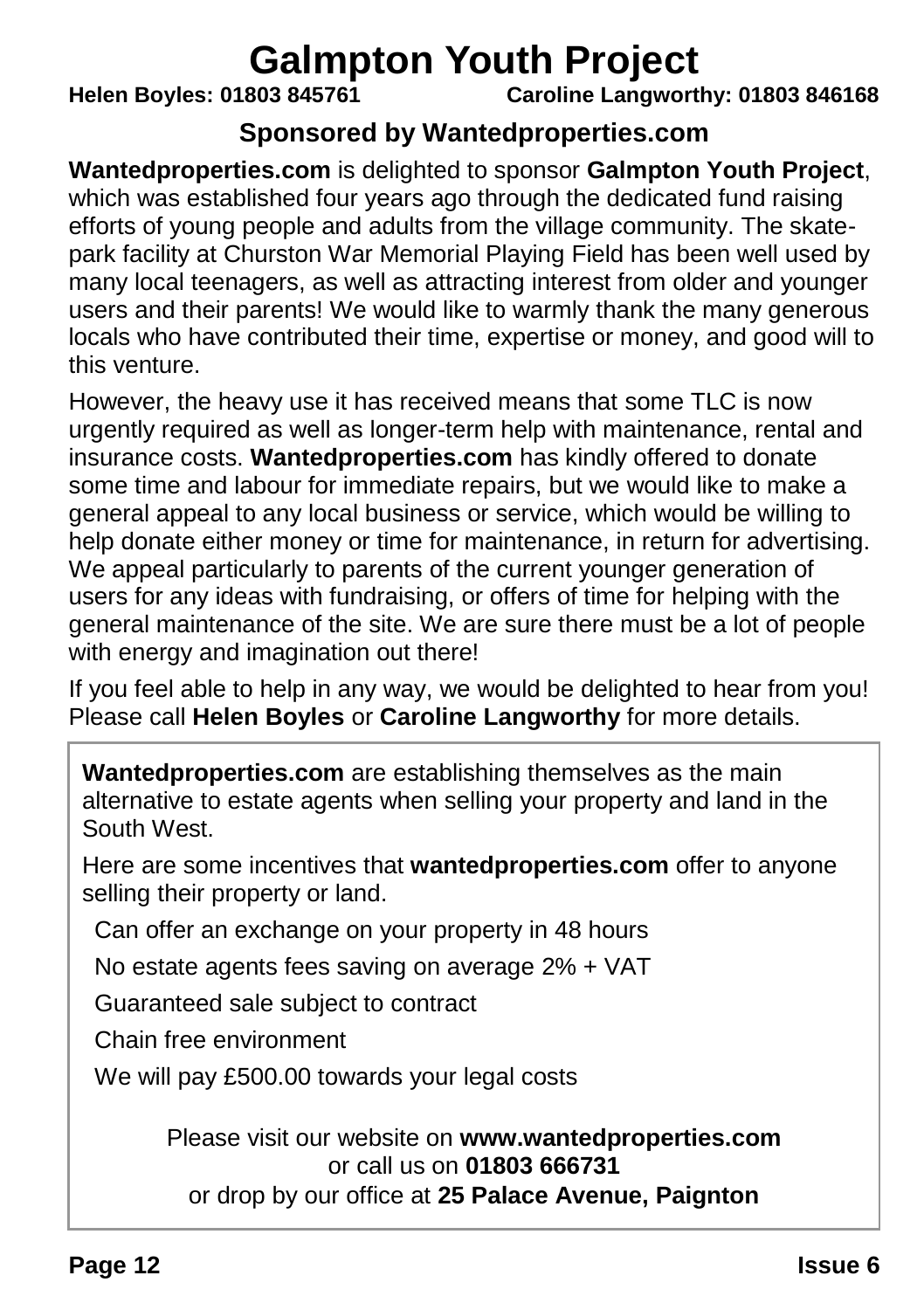## **Galmpton Residents' Assoc. Needs You**<br>www.galmptontorbay.org.uk Webmaster: Paul Savin 843493

www.galmptontorbay.org.uk **Minutes Secretary: Christine Batten Convenor: Gordon Batten 844866 Mailshots & Membership: Delia Hales**

The GRA has protected the Galmpton environment for many years:

- **Created the** *Conservation Area*
- **Prevented large housing developments**
- **Stopped the** *White Rock Business Park* **spilling into Dart Valley**
- **Pushed through flood prevention work**
- **Lowered and altered the** *Hillrise Development*
- **Influenced Council decisions on roads, paths, and the Common**

We thank all those villagers who have acted and helped us in the past, **BUT** the Committee is now so few that we **CANNOT ACTION** current issues, such as the *Windy Corner Development* & *20-mph Traffic Zone*.

Without 3 active **new Committee Members** and a **Chairman** we will **SUSPEND BUSINESS** at a **General Meeting** in the **Village Hall** at **7:30 pm Wed 16th May** unless some **Galmpton** residents come forward to

#### **JOIN THE COMMITTEE !**

## **SEATHE NATIONAL TRUST**

### **Greenway**

**www.nationaltrust.org.uk Tel: 01803 842382**

#### **Events Coming Up Soon!**

#### **Spring Plant Fair & National Gardens Scheme Days**

Saturday 28<sup>th</sup> and Sunday 29<sup>th</sup> April Normal admission applies

#### **Garden Walks with Afternoon Tea**

**1:30 pm** Guided walk and afternoon tea £11.50 (NT member £7.00) Fridays  $25<sup>th</sup>$  May and  $22<sup>nd</sup>$  June

#### **Open Air Theatre:** *Cry Blue Murder*

Presented by Heartbreak productions

**7:30 pm** in the walled garden, bring your own seating, picnics, and torches Friday 29<sup>th</sup> June £15.00 per ticket (Child 12+, Student, OAP £9.00) 1920s Agatha Christie spoof with raucous humour, twists and red herrings (not suitable for children under 12)

Please take advantage of the **Greenway Walk** and leave the car behind!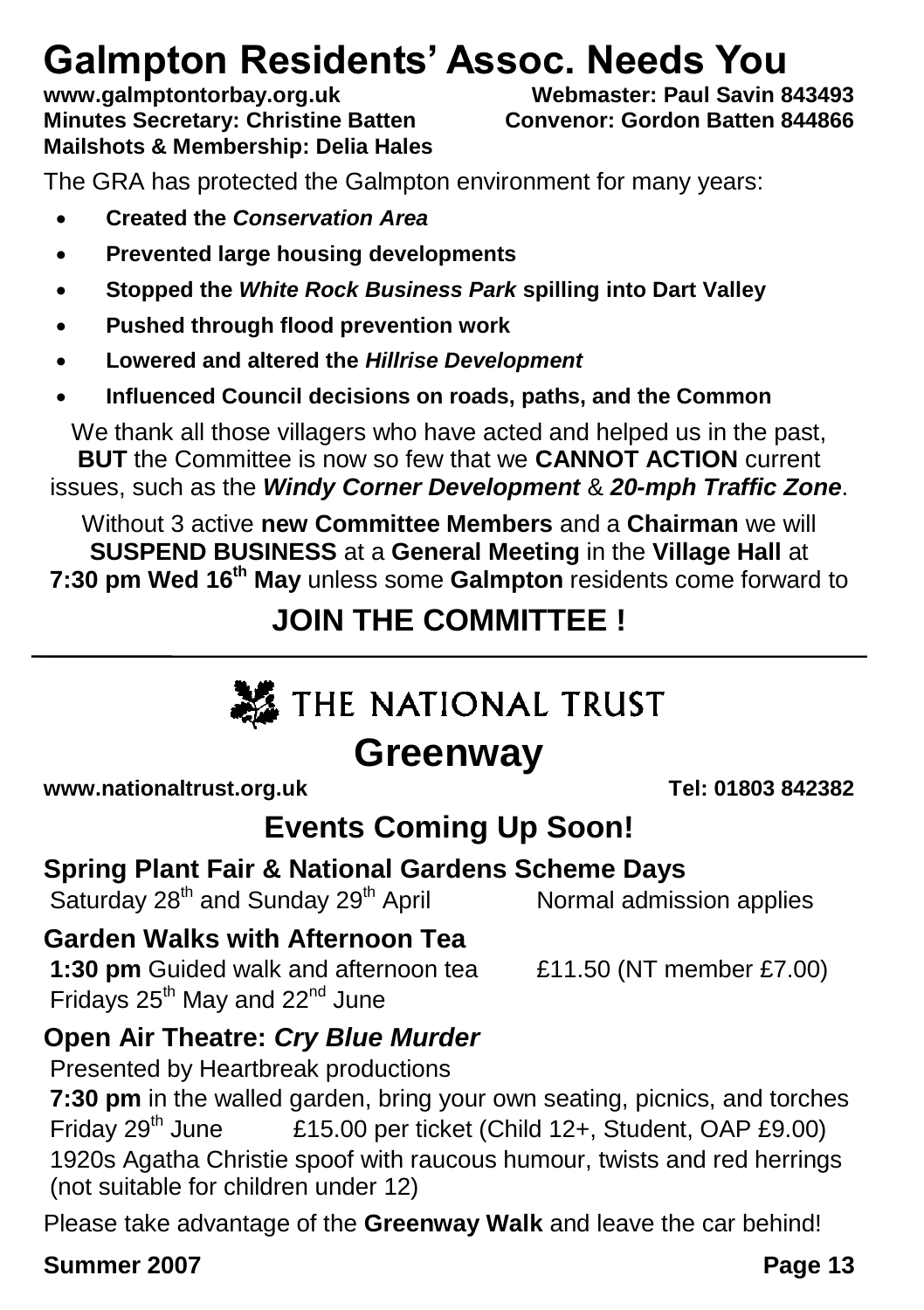## **Zahra Sugaring Practitioner in the Village**

My name is **Jeanette Dempsey**, and I am a qualified sugaring practitioner working from my home in **Galmpton**.

Have a hair free summer!

Come and try a treatment **half price** for your first visit.

| $\frac{1}{2}$ Leg  | £4.50 |
|--------------------|-------|
| Top Lip            | £2.50 |
| <b>Under Arm</b>   | £3.00 |
| Eye-Brows          | £2.50 |
| <b>Bikini Line</b> | £3.00 |
| Chin               | £3.00 |
|                    |       |

The treatment is carried out with minimum discomfort and in relaxed comfortable surroundings.

Please ring if any advice is needed.

**Wayside, 26 Greenway Road, Galmpton**

**01803 842234**

## **Reflexology in Your Home**

**Enjoy the benefits of reflexology. These may include:**

- **Reduced stress**
- **Feelings of deep relaxation**
- **Increased energy levels**
- **Improved circulation**
- **Removal of impurities and toxins**
- **Stronger immune system**
- **Better sense of body balance and harmony**

**Jacquie Bayley Tel: 07779 552885** or **01803 844066**

**Galmpton based, fully qualified holistic therapist offering mobile reflexology treatments.**

### **Jacquie Bayley**

Member of the International Council of Holistic Therapists and the Federation of Holistic Therapists

If you would like to know more please call me on **01803 844066** or **07779 552885**

#### **SPECIAL OFFER: 10% discount on first treatment with this advert**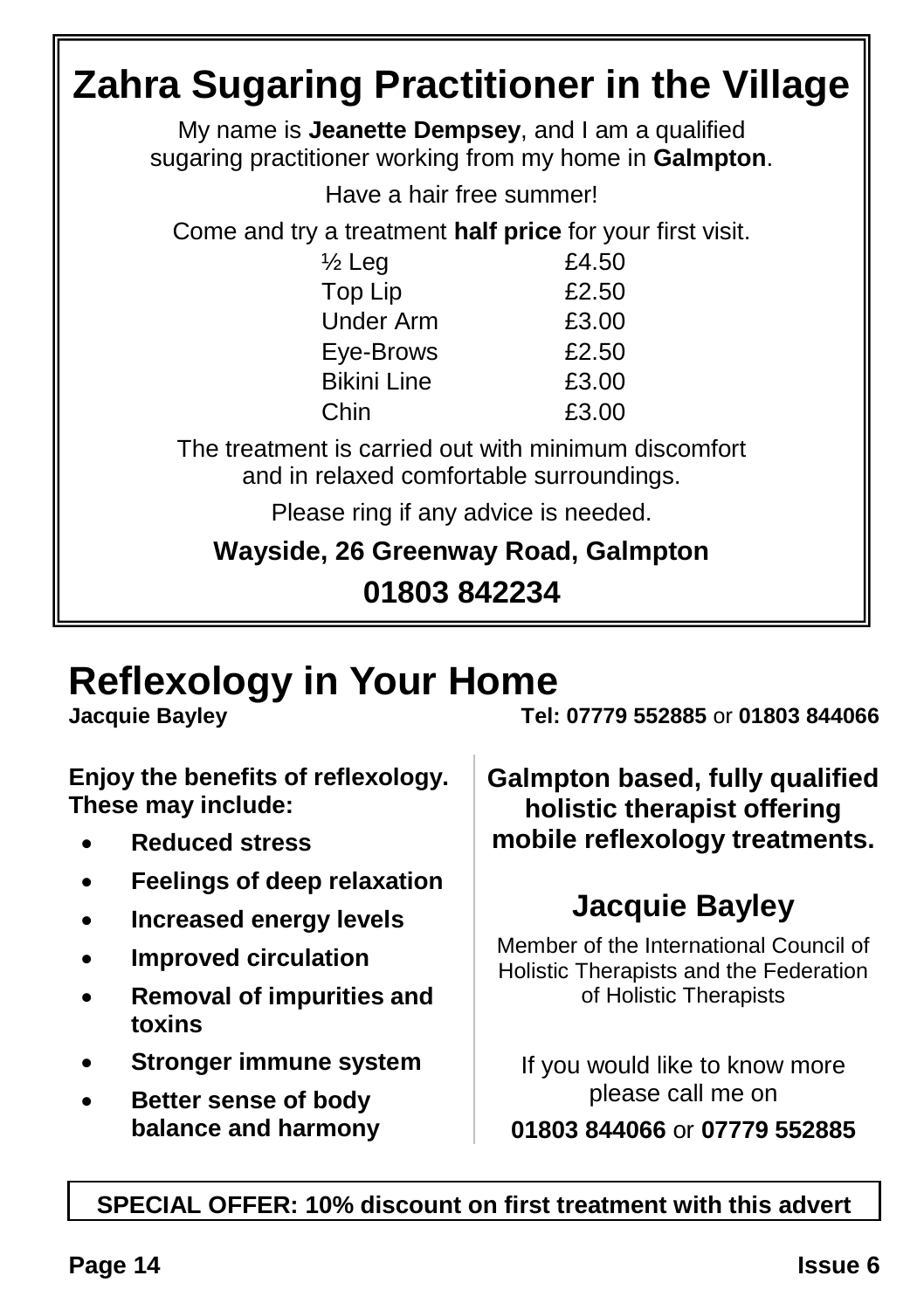## **Clearer Hearing Initiative**

In their 26<sup>th</sup> year. **The Hearing Healthcare Practice** (HHP) has launched their **Clearer Hearing Initiative** - an ongoing programme to enlighten, educate and entertain people about improving hearing.

HHP hope to open more minds to embrace clearer hearing - whether through tolerance of others, using hearing protection or wearing hearing devices.

**Open fit** is the buzzword in audiology centres around the world. *Open fit* systems are often very small devices where the ear canal is not blocked by an earpiece.

These cosmetically appealing hearing solutions are designed particularly for the majority of newcomers who recognise they do not hear so clearly in noise, but shudder at the thought of wearing conventional hearing aids.

#### **Fiona Tonge RHAD Tel: 01803 844039**



**Expert hearing aid advice always available.**

**For a free information pack, call**

**01803 844039 or visit**

**www.hearinghealthcare.co.uk**

**The Hearing Healthcare Practice Est. 1981 Mount Stuart Hospital St Vincent's Road Torquay, Devon TQ1 4UP**

### **9 million people suffer hearing loss**

Despite phenomenal advances in hearing aid technology, the stigma of wearing an aid means that many sufferers are living unnecessarily with the constraints of their disability. To put this into context, there are nearly nine million people who have hearing loss in the UK, five million of whom could benefit from wearing hearing aids. Of this, only 1.3 million are hearing aid wearers. It is a trend that professionals like Fiona are keen to reverse.

#### **Local independent audiologist**

Fiona lives locally, and runs a small independent Practice at **Mount Stuart Hospital** in Torquay. She is happy to visit local people in their homes, if they are comfortable with that arrangement.

"I have always worked in Audiology; 12 years NHS, and 9 years privately. I have always enjoyed the satisfaction of helping improve the quality of life of those who find communication difficult, as their hearing deteriorates. I meet a lot of lovely people, and am happy to chat to anyone to offer advice."

> If you would like to hear more, then call **Fiona** for a chat on **01803 844039**.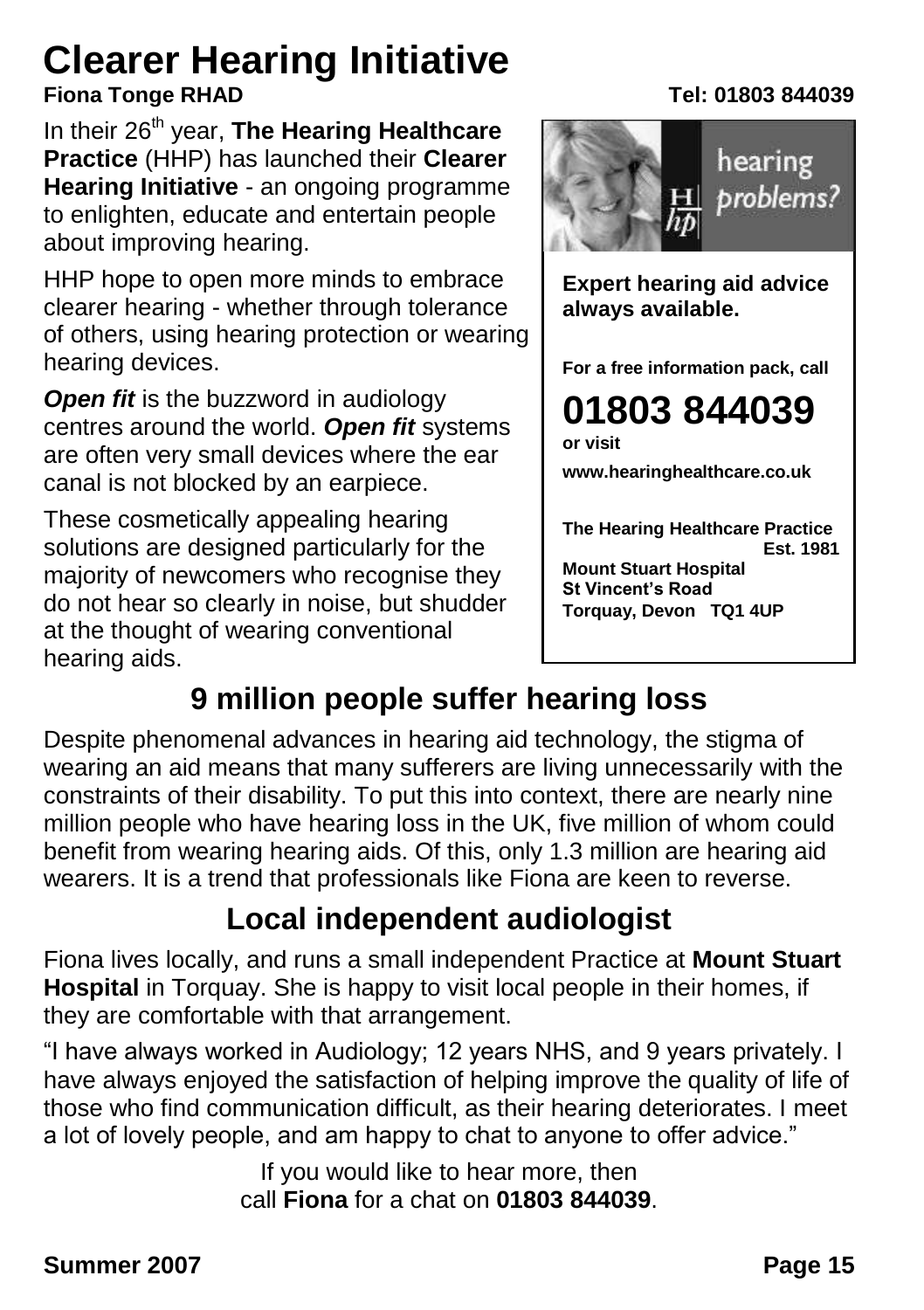### **Letters to The Editor Polly at Olympia**

Dear Gazette Editors,

Through the Gazette can we pass on thanks for the recent local, neighbourly support for Polly Bryan, age 16, pupil at Churston, of 24 Stoke Gabriel Road (next to Chapel). She qualified for a place in the Supreme national veteran horse society's championship at the Olympia International Horse Show, London, last December. Where she took a prestigious 4th place representing the South West, riding her beloved Toby. Despite the wider press coverage for her, it was wonderful to receive local cards and e-mails, to hear 'goodluck', and then 'well done' from other friendly villagers out dog walking, or in the shop, so thank you Galmpton! Sandy and John Bryan Dated Sun 28/01/07

#### **Thanks Manor Inn**

Dear Sir,

This is just to say thank you to the Manor Inn, for putting on such an excellent meal, for a special occasion for twenty people, mostly farmers, who all enjoyed the really good food, service and helpfulness. Thank you. Dated Fri 23/03/07

#### **Acknowledgement to John Harvey**

**Galmpton Floral Project** would like to give a **BIG** public **THANK YOU** to **John Harvey** of **Torbay and South Hams Garden Centre, Stoke Gabriel** for his significantly generous gift of a variety of spring bulbs.

Ann Pascoe & Lindy Warren have added them to the planted grass areas around the village, so what a Spring Show we will have next year!

No doubt everyone passing it will have appreciated how good the bed under the Jubilee Tree has looked this Spring. Dated Fri 30/03/07

### **Church Services**

| St Mary the Virgin C of E Church, Churston                  | <b>Vicar 844663</b>                                                             |  |  |  |  |
|-------------------------------------------------------------|---------------------------------------------------------------------------------|--|--|--|--|
| <b>Sung Eucharist</b>                                       | $1^{st}$ , $3^{rd}$ Sun 9:30 am and $2^{nd}$ , $4^{th}$ , $5^{th}$ Sun 11:00 am |  |  |  |  |
| The Barn Chapel, Greenway Road<br><b>Warden 850469</b>      |                                                                                 |  |  |  |  |
| <b>Said Eucharist</b>                                       | Sunday 8:00 am and Thursday 10:00 am                                            |  |  |  |  |
| <b>Evensong</b>                                             | 1 <sup>st</sup> Sunday of month 4:00 pm                                         |  |  |  |  |
| <b>Galmpton Congregational Evangelical Church</b><br>843446 |                                                                                 |  |  |  |  |
| <b>Flavel Chapel</b>                                        | Sunday Worship 11:00 am and 6:30 pm                                             |  |  |  |  |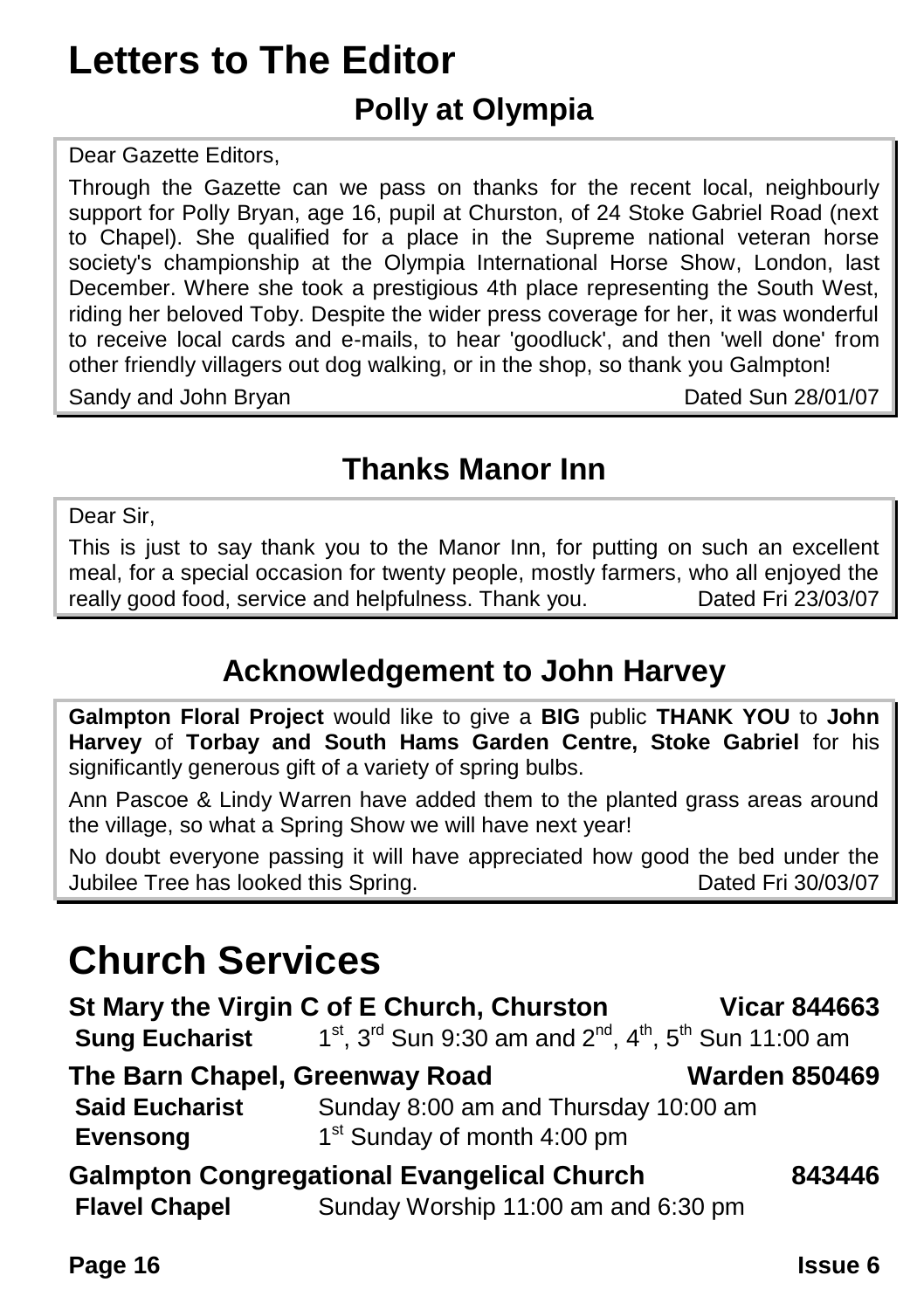## **Organisation Directory**

Many of these details can also be found at **www.galmptontorbay.org.uk Organisation Contact Telephone (01803)** 1 Broadsands & Elberry Residents' Association Secretary: Joan Blake 843423<br>2 Churston & Galmpton Ladies Club (Chairman: Fiona Passmore 844594) 2 Churston & Galmpton Ladies Club Chairman: Fiona Passmore 844594 3 Churston Computer Club 4 Churston Ferrers Grammar School & PTA School Reception 842289 5 Churston Pavilion War Memorial Playing Field Trust Manager: Sue Foot 842289 6 Churston with Brixham Flower Club 7 Churston with Galmpton Ward (Conservative) Councillor: Derek A Mills 843412 8 Churston with Galmpton Ward (Lib Democrat) Councillor: Dave Browne 842246 9 Churston, Galmpton & Kingswear Scouts & Cubs Leader: Paul Delaney 752866<br>10 Dart Sailability, Noss Marina David Edey 843239 / Bruce Symes 842121 David Edey 843239 / Bruce Symes 842121 11 Friends of Compass House Medical Centre Contact: Margaret Rogers 843425<br>12 Friends of Rowcroft, Churston & Galmpton Branch Chairman: Pat Bye 842492 12 Friends of Rowcroft, Churston & Galmpton Branch Chairman: Pat Bye 842492 13 Galmpton & Churston Local History Group Chairman: John Risdon 844102<br>14 Galmpton & Churston Tennis Club Chairman: Trevor Field 845422 14 Galmpton & Churston Tennis Club 15 Galmpton & Churston Women's Institute Secretary: Sheila Gurnhill 844690 16 Galmpton & Churston W.I. Circle Dance Contact: Avice Taft 842518 17 Galmpton Barn Hall Art Group Contact: Diane Richards 842738<br>18 Galmpton Barn Hall Yoga Classes Canada Teacher: Jan Le Gallez 529800 18 Galmpton Barn Hall Yoga Classes 19 Galmpton C of E Primary School & PTA School Reception 842628<br>20 Galmpton Community Police PC4383 Glenn Chambers 08452 777444 PC4383 Glenn Chambers 08452 777444<br>Church 664059 / 559040 / 843446 21 Galmpton Congregational Evangelical Church 22 Galmpton Falconry Course Falconer: Paul Hill 310410<br>23 Galmpton Floral Day Working Party Farty Co-ordinator: Jill Memery 844103 23 Galmpton Floral Day Working Party 24 Galmpton Gooseberry Pie Fair Committee Chairman: Martin Ridge 844927 Gill Bell 842626 / Babs Renwick 843364 26 Galmpton Move to Music Brixham College Tutor: Margaret Waugh 853302 27 Galmpton Neighbourhood Watch Schemes Co-ordinator Office 841425 28 Galmpton Parent & Toddler Group Corganiser: Lisa Croston 845525 29 Galmpton Pre-School Ltd Village Hall 845547 / June Symes 842121 30 Galmpton Residents' Association 31 Galmpton Snooker Club Chairman: Stan Bentley 842775<br>32 Galmpton Traditional & Swing Jazz Group Chairman: Tom Davies 607675 32 Galmpton Traditional & Swing Jazz Group 33 Galmpton United F.C. Junior Teams Organiser: Jon Williams 843785 34 Galmpton United F.C. Senior Teams Organiser: Stewart Hallam 845651 35 Galmpton Village Institute Chairman: John Risdon 844102 36 Galmpton West Country Embroiderers Group Rep: Anne Simpson 782576 37 Galmpton Whist Drives Club **Club Communisty Communisty Communisty** Organiser: Gill Bell 842626<br>38 Galmpton Youth Project Club Croaniser: Helen Boyles 845761 Organiser: Helen Boyles 845761 39 Greenway Quay & Ferry Service<br>39 Greenway Quay & Ferry Service<br>37837 Summer Editor: Chris Ryan 752837 Summer Editor: Chris Ryan 752837 41 Old Tyme Dance Club **Club Club Constanting Club** Organiser: Jean Houghton 851406<br>42 Painting Classes **Club Club Club College Tutor: Roger Dennis 853302** Brixham College Tutor: Roger Dennis 853302 43 Puppy & Dog Training Classes<br>44 St Mary the Virgin C of E Church. Churston Vicar: Rev Ian Blyde 844663 44 St Mary the Virgin C of E Church, Churston 45 The Barn Chapel of the Good Shepherd Warden: Bob Bowling 850469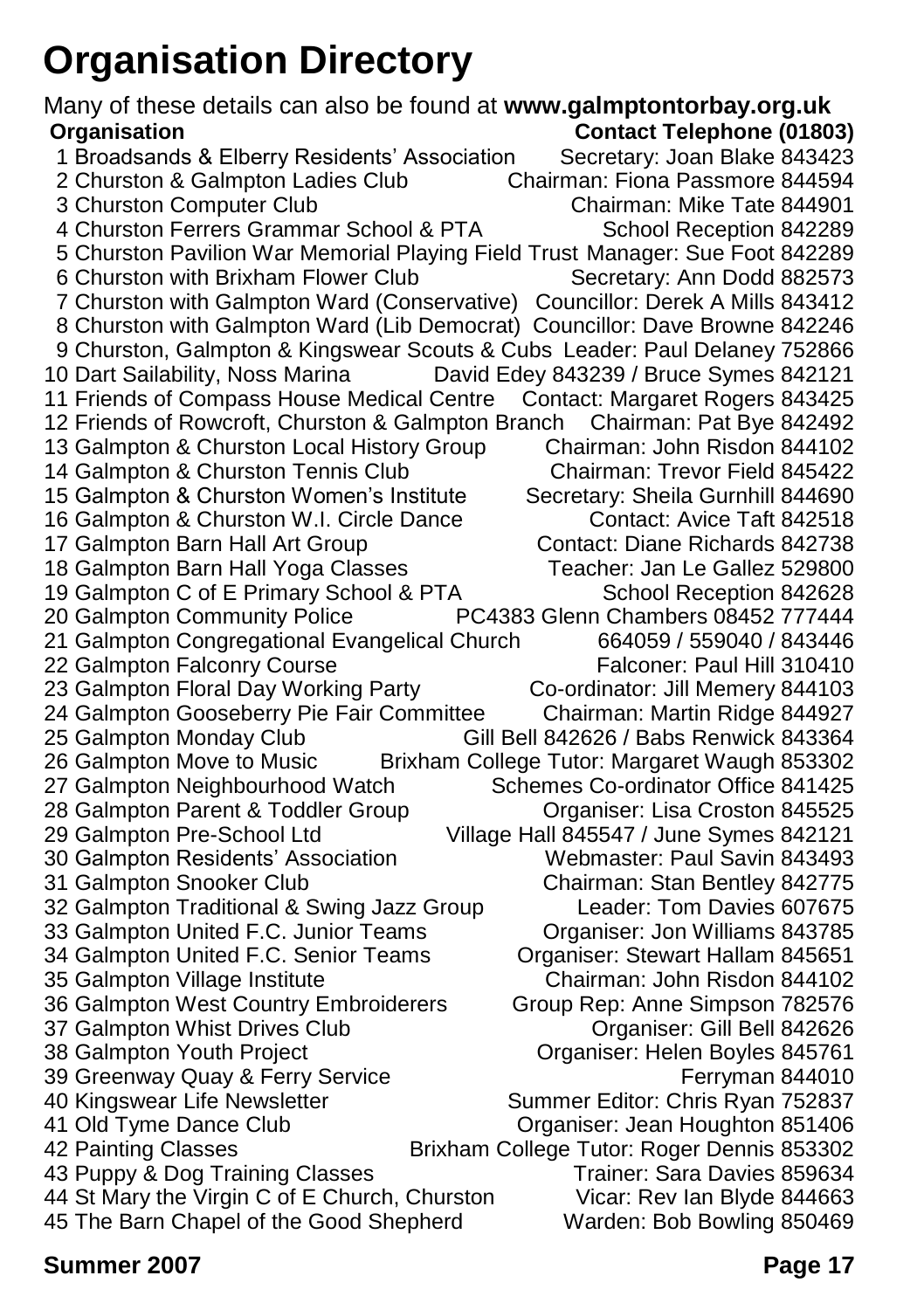## **Diary Dates & Regular Amenities**

|                   | BH=Barn Hall, CL=Library, FH=Flavel Hall, GS=Grammar School, VH=Village Hall |               |
|-------------------|------------------------------------------------------------------------------|---------------|
| <b>April 2007</b> |                                                                              |               |
| 27 -              | 7:00 pm GS PTA Ladies Pamper Eve & Fashion Show - £5                         | (see Page 4)  |
|                   | 28 10:30 am VH History Group Galmpton History Day exhibition                 | (see Page 10) |
|                   | 30 10-12 am CL Friends of Churston Library Coffee Morning                    | (see Page 25) |
| <b>May 2007</b>   |                                                                              |               |
| 1                 | 2:00 pm FH South West Auxiliary of Pilgrim Homes                             | (see Page 26) |
| 2                 | 7:15 pm VH Women's Institute, Resolutions Meeting                            |               |
| 3                 | 4:30 pm GS Rooms 19-21 - Churston Computer Club                              |               |
| 4                 | 7:30 pm VH Old Tyme Dance Club - Entry £3.00                                 |               |
|                   | 5-710:00 am Churston Church Festival of Talents with Sat 7:00 pm Talent Show |               |
| 12                | 3:00 pm Flavel Chapel 176 <sup>th</sup> Anniversary Service                  | (see Page 26) |
|                   | 13 11 & 6:30 Flavel Chapel 176 <sup>th</sup> Anniversary Services            |               |
| 16                | 4:30 pm GS Rooms 19-21 - Churston Computer Club                              |               |
| 16                | 7:30 pm VH Galmpton Residents' Assoc. General Meeting                        | (see Page 13) |
|                   | 17 10-12 am FH The Roundings - Community Police Surgery                      |               |
| 17                | 7:30 pm Ladies Club Dinner at Brixham Yacht Club                             |               |
| 18                | 7:30 pm VH Old Tyme Dance Club - Entry £3.00                                 |               |
| 19                | 8:30 am CL Friends of Churston Library Cheltenham Day Trip (see Page 25)     |               |
|                   | 21 10-12 am CL Friends of Churston Library Coffee Morning                    | (see Page 25) |
| 23                | 7:30 pm VH Village Institute Committee Meeting                               | (see Page 11) |
| 27                | Fore Street Brixham Pentecost Joint Service                                  |               |
| 28                | 9 - 5 pm VH Galmpton Mill Footpath 52 Hearing - Devon CC                     | (see Page 10) |
| <b>June 2007</b>  |                                                                              |               |
| 1                 | 7 - 9 pm History Group Torbay Boat Trip from Brixham - £6                    | (see Page 10) |
| 1                 | 7:30 pm VH Old Tyme Dance Club - Entry £3.00                                 |               |
| 6                 | 7:15 pm VH Women's Institute, Hearing Dogs For the Deaf - Wands Wilcox       |               |
| 7                 | 4:30 pm GS Rooms 19-21 - Churston Computer Club                              |               |
| 9                 | 2:00 pm Medical Centre (VH if wet) Garden Party Friends of Compass House     |               |
|                   | 10 10 - 4 pm Galmpton Floral Day - Open Gardens Event                        | (see Page 5)  |
| 15                | 7:30 pm VH Old Tyme Dance Club - Entry £3.00                                 |               |
| 20                | 4:30 pm GS Rooms 19-21 - Churston Computer Club                              |               |
| 20                | 5 - 7 pm FH The Roundings - Community Police Surgery                         |               |
| 21                | 7:30 pm BH Ladies Club, Taste of Brazil - Elizabeth Mckibbin                 |               |
| <b>July 2007</b>  |                                                                              |               |
|                   | 1 12 - 5 pm Galmpton Gooseberry Pie Fair                                     | (see Page 6)  |
| 4                 | 7:15 pm VH Women's Institute, 45 <sup>th</sup> Birthday Party                |               |
| 5                 | 4:30 pm GS Rooms 19-21 - Churston Computer Club                              |               |
| 13 <sup>°</sup>   | 7:00 pm GS PTA Murder Mystery Evening                                        | (see Page 4)  |
|                   | 14 10-12 am FH The Roundings - Community Police Surgery                      |               |
| 18                | 4:30 pm GS Rooms 19-21 - Churston Computer Club                              |               |
| 19                | 7:30 pm BH Ladies Club, How to Dress a Lamb - Lloyd Maunders                 |               |

For dates and times of **Church Services** please see **Page 16**.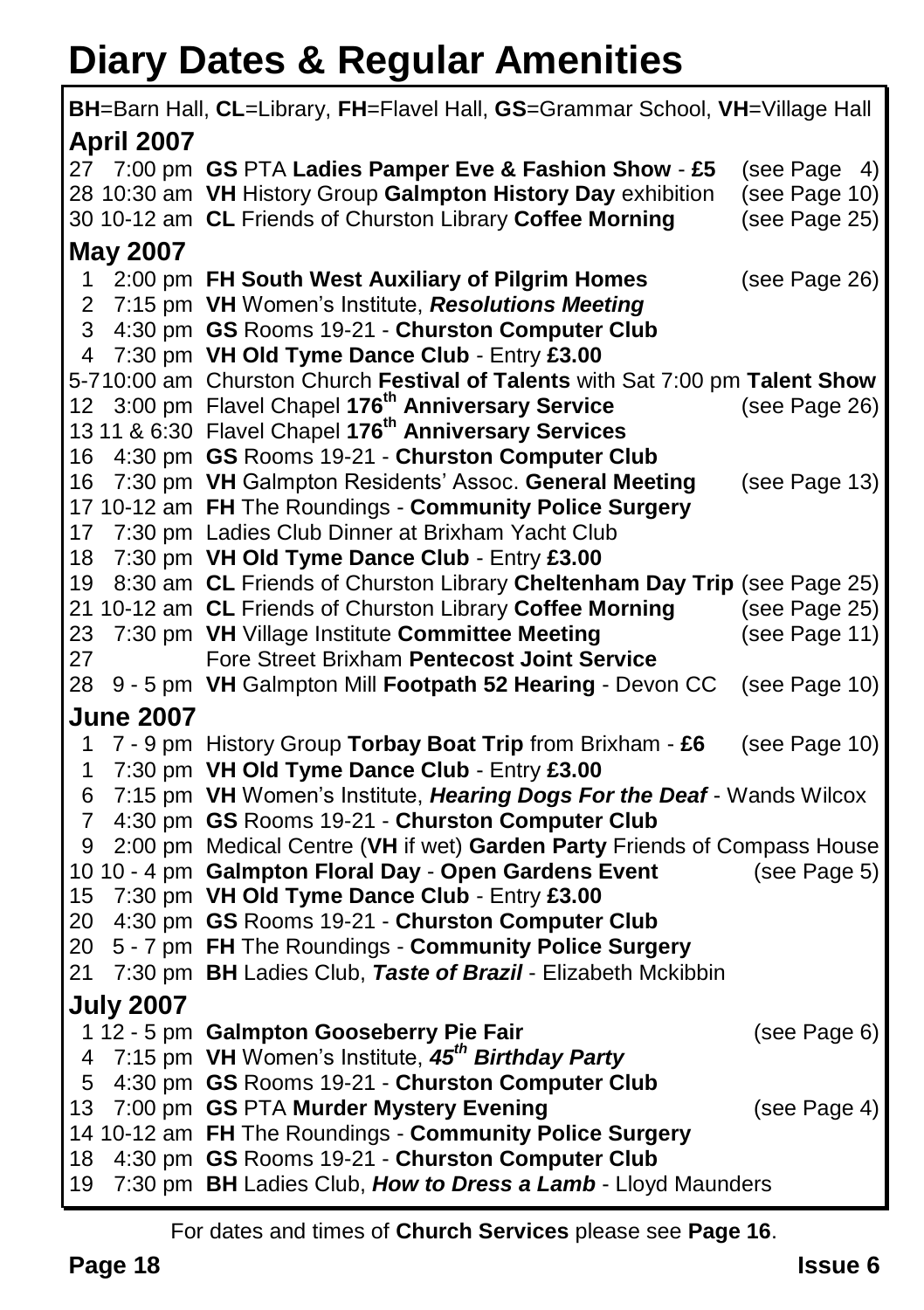For contact details see (entry) in the **Organisation Directory** on **Page 17**.

**Village Institute Hall Bookings: Babs Renwick 843364 Monday Club** (25) Alternate Mondays 2:00 - 4:00 pm *entry £1.00* **Trad & Swing Jazz** (32) Alternate Mondays 7:30 pm **Whist Drives Club** (37) Tuesdays & Saturdays 7:30 pm *entry £1.10* **Move to Music** (26) Term-time Wed 9:30 & 10:45 am *10-wk. £26.00* **Women's Institute** (15) 1<sup>st</sup> Wednesday of month 7:15 pm *visitors 50p* **Flower Club** ( 6) 2nd Wednesday of month 7:00 pm *visitors £3.00* **Falconry Course** (22) Thursdays 7:00 - 9:00 pm *10-wk. £50.00* **Old Tyme Dancing** (41) Various Fridays 7:30 - 10:00 pm *entry £3.00* **Pre-School Ltd** (29) Mon, Tue, Thur, Fri 9:15 - 11:45 am

**Art Group** 

#### **Barn Chapel Hall Bookings: Lynn Milner 843677**

- **Stars Group** (44) Mondays 3:45 4:45 pm
- **Yoga Classes** (18) Mondays 6:00 pm & 7:15 pm *all abilities £3.50*
	- <sup>rd</sup> 4<sup>th</sup> Tue of month 9:15 am *fully subscribed*
- **Embroidery Group** (36) 2<sup>nd</sup> Tuesday of month 10:00 am Noon

Tue, Wed, Thur 12:45 - 3:15 pm

- **Beavers & Cubs** ( 9) Tues 5:00 pm Beavers & 6:30 8:00 pm Cubs
- **Scouts** ( 9) Wednesdays 7:00 9:00 pm

**Painting Classes** (42) Term-time Wed 2:00 - 4:00 pm *6-wk. £32.00*

- **Parent & Toddler** (28) Term-time Fridays 9:30 11:30 am *entry £2.50*
- **Ladies Club** ( 2) 3rd Thursday of month 7:30 pm *visitors 50p*
- **W.I. Circle Dance** (16) Alternate Fridays 7:30 9:30 pm *entry £2.00*
- **Churston Golf Club, Dartmouth Road 842751**

```
Bridge Section Thursdays 7:30 pm Club social members only
```
**Churston Ferrers Grammar, Greenway Road 842289 Sport Fitness Suite** Mon-Fri 6:00-10:00 pm Chris Harding **07772 858135 Set 2-Course Lunch** Wednesday & Friday, Noon - 1:00 pm *only £3.25* **Computer Club** ( 3)  $1^{st}$  Thurs  $\&$  3<sup>rd</sup> Wed of month  $4:30 - 6:30$  pm Except for the summer holiday 21<sup>st</sup> July - 2<sup>nd</sup> September

#### **Churston Library, Churston Broadway 843757**

Monday & Thursday Tuesday & Friday Wednesday & Saturday 9:30 am - 7:00 pm 9:30 am - 5:00 pm 9:30 am - 1:00 pm Mon 2:30 - 4:30 pm Free computer taster sessions, booking essential **Clir D Mills Surgery** ( 7) 1<sup>st</sup> Sat of month 10:00 am - Noon *all welcome* 

#### **Compass House Medical Centre, Langdon Lane 842284 Surgery Open** Mon - Friday 8:30 am - 1:00 pm & 2:00 - 5:00 pm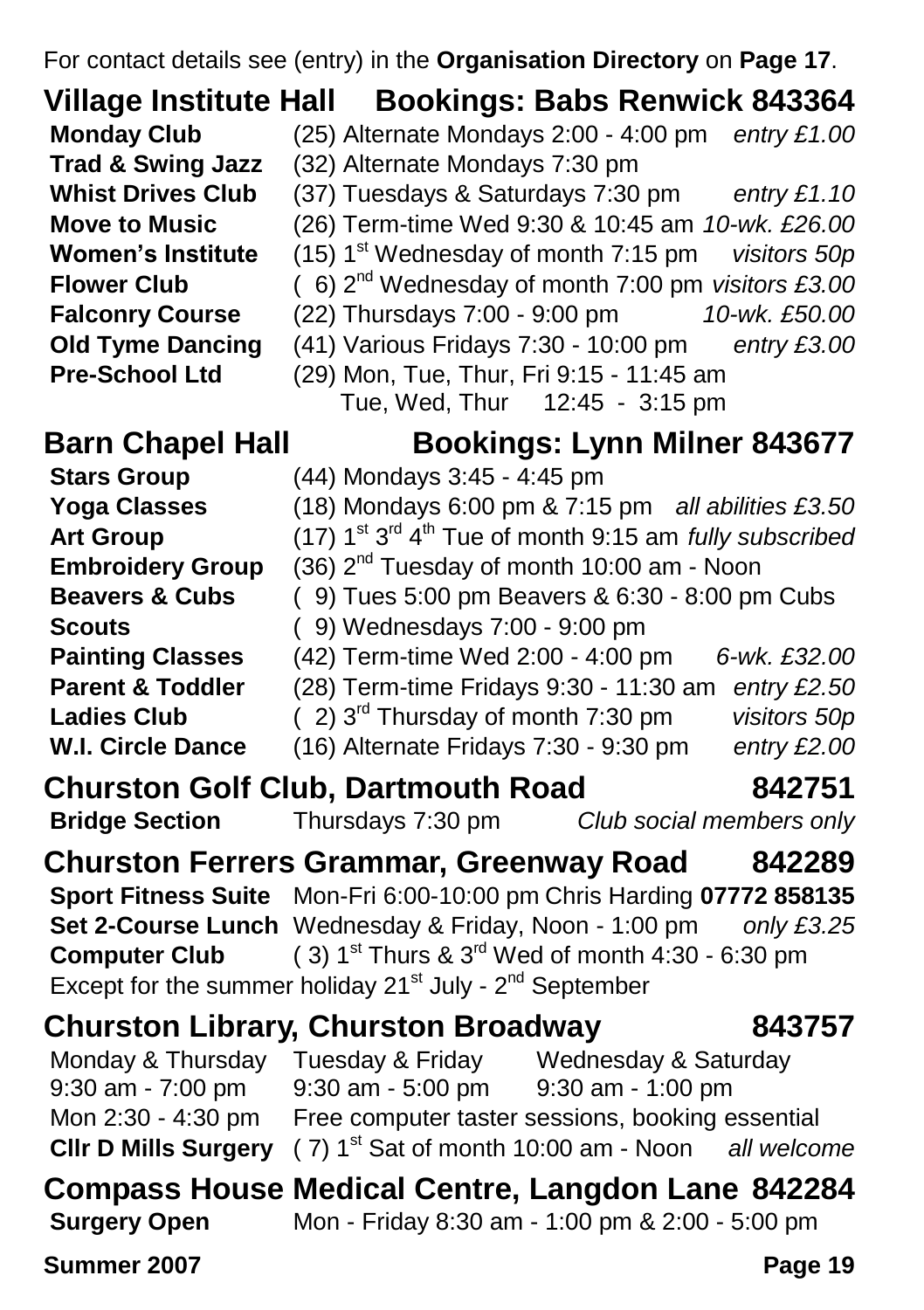## **Galmpton & Churston Tennis Club**<br>Chairman: Trevor Field 33 Hillrise, Galmpton TQ5 0PP

**Chairman: Trevor Field 33 Hillrise, Galmpton TQ5 0PP 01803 845422 Organiser: Nigel Pease 9 Rock Close, Broadsands TQ4 6LA 01803 845835**

> **New members of any age welcome from April 2007.** You can play anytime 7-days a week booked in court diary. The **Court** is behind the **Pavilion** in the **Memorial Playing Field**. This local club for the village community is both private and safe.

| <b>Membership Type</b> | <b>Fee Payable</b> | <b>Condition</b>             |
|------------------------|--------------------|------------------------------|
| Junior                 | £11.00             | 16 or under                  |
| Senior                 | £22.00             | 17 or over                   |
| Family                 | £38.00             | 2 Seniors and 2 Juniors      |
| <b>Student</b>         | £13.00             | 17-21 in full time education |
| Winter                 | £16.00             | from Oct to May              |

**For more details please contact Trevor Field or Nigel Pease.**

## **Puppy Training & Socialisation Classes**



**Venues in Brixham, Totnes and Torquay.**

**Classes for puppies under 18 weeks, and for puppies 18 weeks to a year old.**

**One to one training is also available.**

Call: **Sara Davies** (Vet, behaviourist and trainer) Phone: **01803 859634** Mobile: **07855 424291**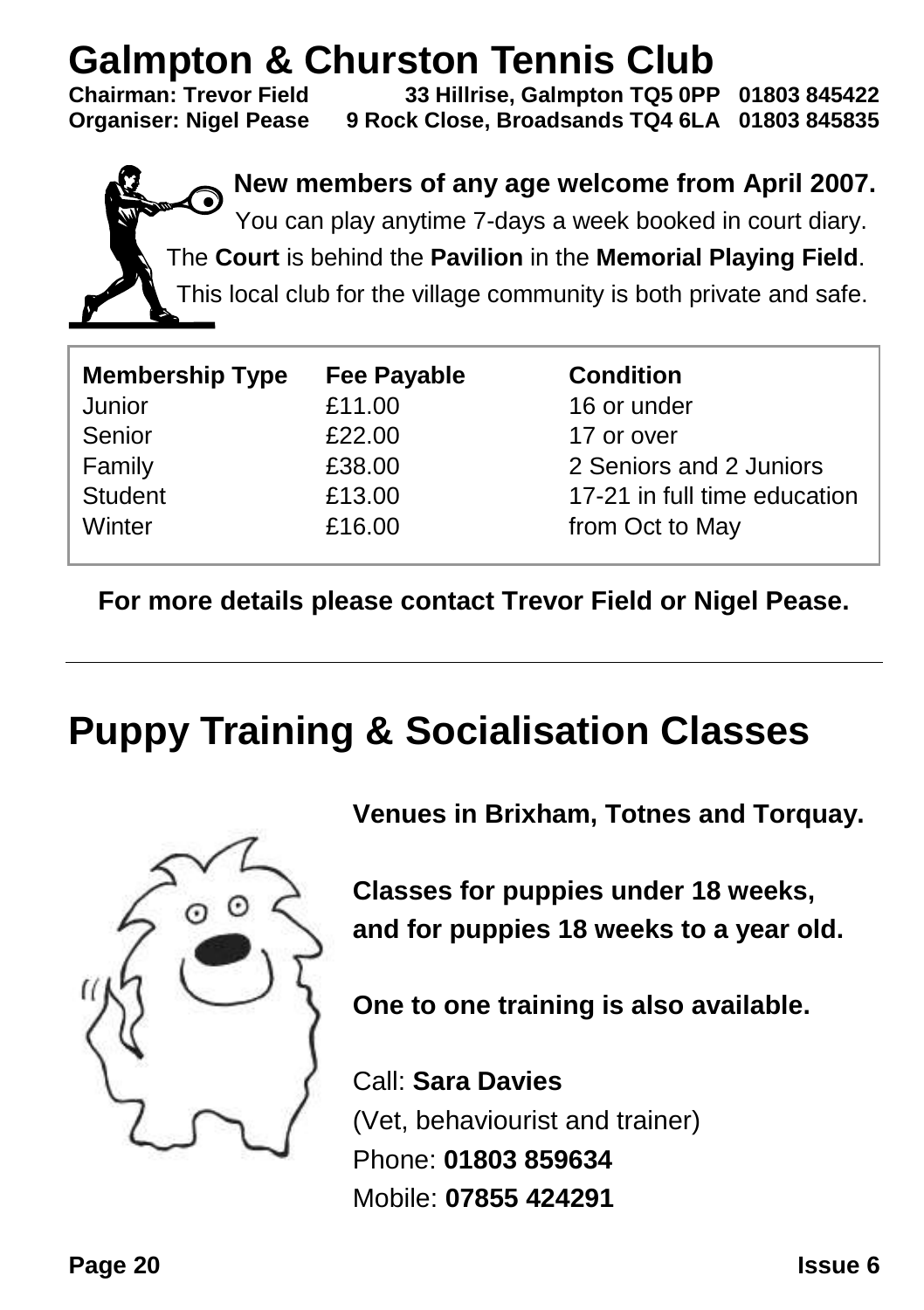## **Churston Golf Club**<br>www.churstongolf.com

**www.churstongolf.com Manager: Simon Bawden 01803 842751**

#### **First Golf Academy in Devon**

Last month we had the launch of the first **Golf Academy** in Devon. This is a partnership between **Churston Golf Club** and **South Devon College** (**SDC**) to allow students aged between 16 and 18 to study full time (3 days) for a qualification accepted as a university entry, plus develop their golfing ability. The **Head Assistant Professional**, **Sam Stephens** will co-ordinate the golfing tuition, which will involve four hours of tuition and play, over the remaining 2 days. Churston are really excited about the prospect of being a centre of excellence for bringing new young talent through. The term starts in **September 2007** and **SDC** are only looking for 8 recruits in the first year, so if your son, daughter, grandson, or granddaughter would like to find out more about this new academy please contact the **South Devon College** on **01803 540540**.

#### **Captainship Changes Hands**

Recently the Club held its **AGM**, which saw **Terry Dart** conclude his term of office as **Captain** of **Churston Golf Club**. The week previous saw **Terry** present a cheque of the money raised by the members for **£7,000** to the **NSPCC** (his chosen charity). At the AGM **Tony Criddle** took up the reins. It is traditional for the outgoing Captain to present the incoming Captain with his **Captain's Jacket**, and then the incoming Captain presents the outgoing Captain with his **Past Captains Tie**!

The next day saw 100 gather for the **Dining In Dining Out**, a men's night, which over the last couple of years has gathered momentum, and this evening was no exception. **Terry Dart** made his farewell speech, and the measure of his popularity showed when he received a standing ovation from the members on the conclusion of his speech. Those that know **Tony Criddle** will know his style, and he kept true to this, telling a few stories! It was a great night, enjoyed by all.

Sunday saw the official **Drive In Competitions**, which were extremely well supported again. **Tony Criddle** told the assembled crowd that he was honoured to have been asked to be Captain of the Club, a roll he would take very seriously and do to the best of his ability.

**Tony**'s son **Mark** is the **Coxswain** of the **Brixham Life Boat**. So it is no surprise that **Tony** has nominated the **RNLI** as his chosen charity, and in particular its *"train one, save many"* campaign. This hopes to raise over **£10 million** in **5 years** to ensure our volunteer life boat crew have the very best training available, to allow them to save as many lives as possible.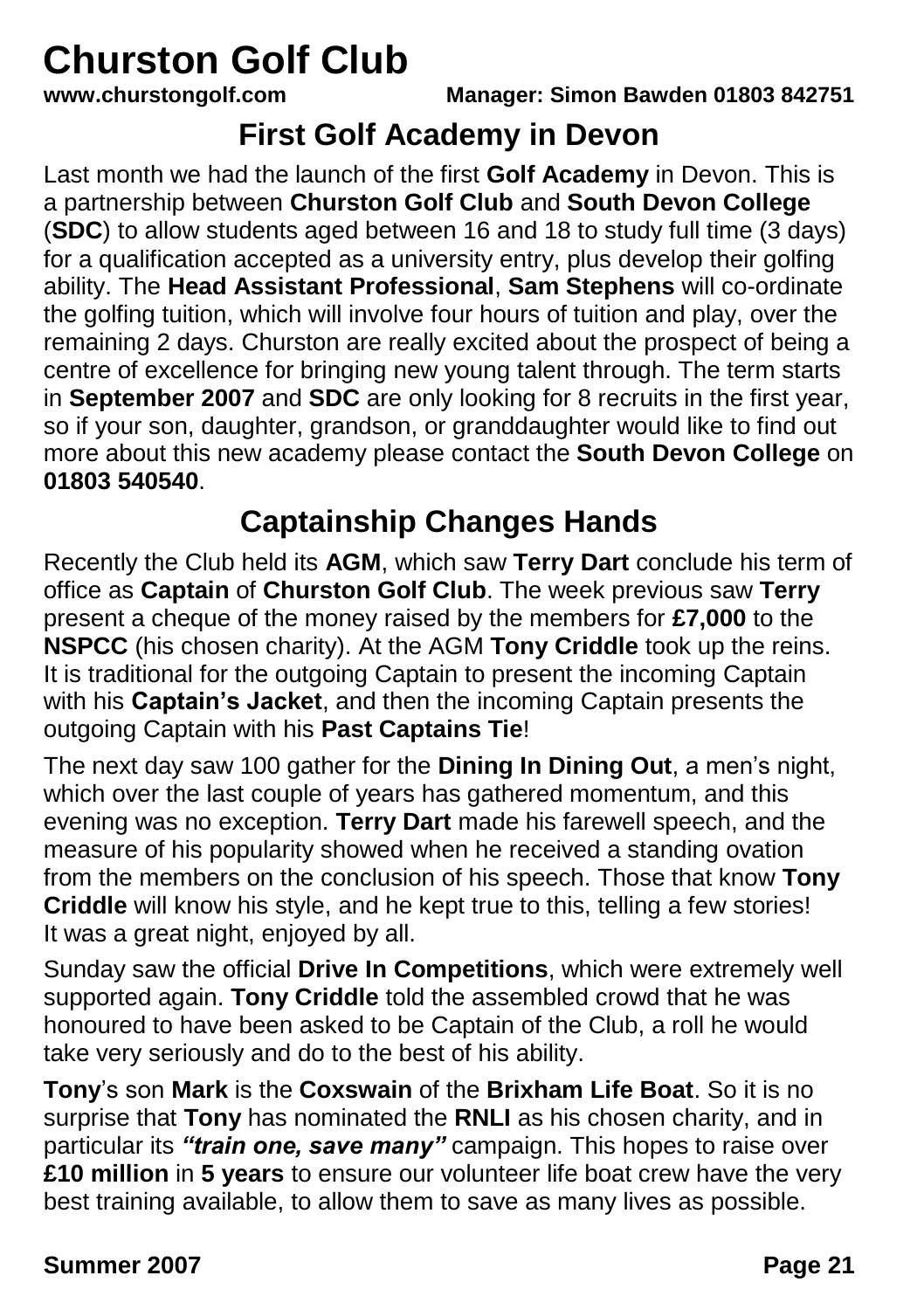## **Galmpton United Football Club**

*Report by Jon Williams and Paul Smith*

### **Galmpton United Junior FC**

### **End of Season Update**



**Sponsored by Bradleys Estate Agents**

#### **The South West's largest independent estate agents**

Throughout the horrible weather in January and February our junior teams have battled away, and despite some inconsistent results, have continued to enjoy their football as much as ever.

They are encouraged by their enthusiastic coaches – **Matt Walker** for the **Under 8's**, **Paul Smith** and **Graham Ringrose** for the **Under 9's**, and **Dave Weeks** for the **Under 10's**. These kids train and play in all weathers, and every Saturday morning there are around 40 budding stars using the much improved facilities at the **Memorial Ground**.

Special praise must go to the **Under 8's** who have now recorded their first victory of the season. A brilliant effort, as despite many previous defeats, their enthusiasm and determination never waned. Their perseverance was finally rewarded with a well-earned victory. Well done to all the squad.

The teams are nearing the end of the fixtures, and on **Sunday 22nd May** they hold their end of season presentation and party day. All families are very welcome at the **Pavilion**. Please call **Paul Smith** for details. Help is always very welcome, and anyone looking to get involved with the juniors or seniors should contact **Paul Smith** (**845365**) or **Jon Williams** (**843785**).

Once again, special thanks must go to **Stan Moreing** (**Interline**) for his support and incredible hard work in maintaining the pitch and facilities at the **Pavilion**, which is now available for private hire. Anyone interested in hiring the **Pavilion** for parties, functions, etc should call **Sue Foot** via the **Churston Ferrers Grammar School** office (**842289**).

#### **THINKING OF MOVING HOME?**

#### FOR A FREE VALUATION WITH NO OBLIGATION CALL **BRADLEYS ESTATE AGENTS** ON **01803 557155** OR VISIT US AT

#### **www.bradleys-estate-agents.co.uk**

You can also view some of our Galmpton properties at our special display board located at **Galleon Stores & Post Office** in the village.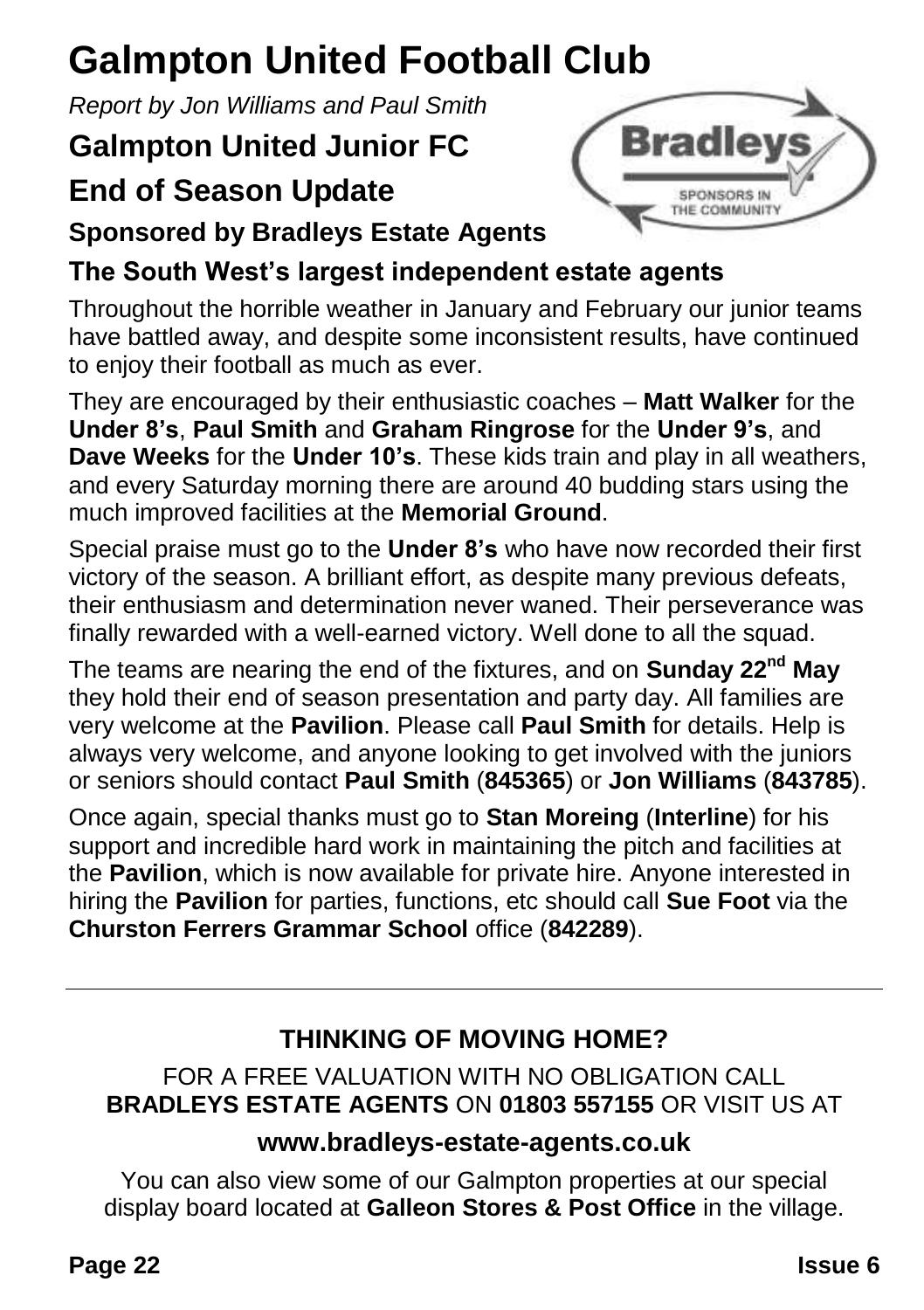## **Cayman Golf**

#### **www.caymangolf.co.uk Tel: 01803 845909**



Spring is upon us now, and what better time to take up a healthy, new outdoor hobby.

Come and give us a go before all the tourists arrive.

We welcome beginners and golfers alike.

Check out our website for more information, and a video clip of our cleverly designed course.

#### **Please bring this advert with you to receive a discount.**

If you really like it, you can join as a member and make further savings! We look forward to meeting you.

#### **Cayman Golf, Dartmouth Road, Churston TQ5 0JT**

### **Dart Sailability**

**Registered Charity: 1067831 01803 752765 / 01803 858861 David Edey: 01803 843239 Bruce Symes: 01803 842121**

**Dart Sailability** is a charity that organises and runs water based activities on the **River Dart** for disabled people of all ages and disabilities.

We operate out of **Noss Marina, Bridge Road, Kingswear** on a **Tuesday** and **Saturday** morning from **May** until **September** and we have a specialist fleet of sailing dinghies, day boats, and motor boats that enable the disabled to enjoy the beauty of the river.

We are also an official **R.Y.A.** centre for **Instruction** and are able to issue certificates and train new able-bodied volunteers to basic **Instructor** level, for both sail and power.



We are funded by donations from many sources, but also from our own collection and selling of boat jumble. So if you have anything lying around that is not being used. **DON'T THROW IT AWAY**. Please call **David** or **Bruce** and we will happily collect from you.

Come on down to **Noss** and see what happens! You may like to become a volunteer helper, or be able to use our facilities to access the **River Dart**. We look forward to seeing you there.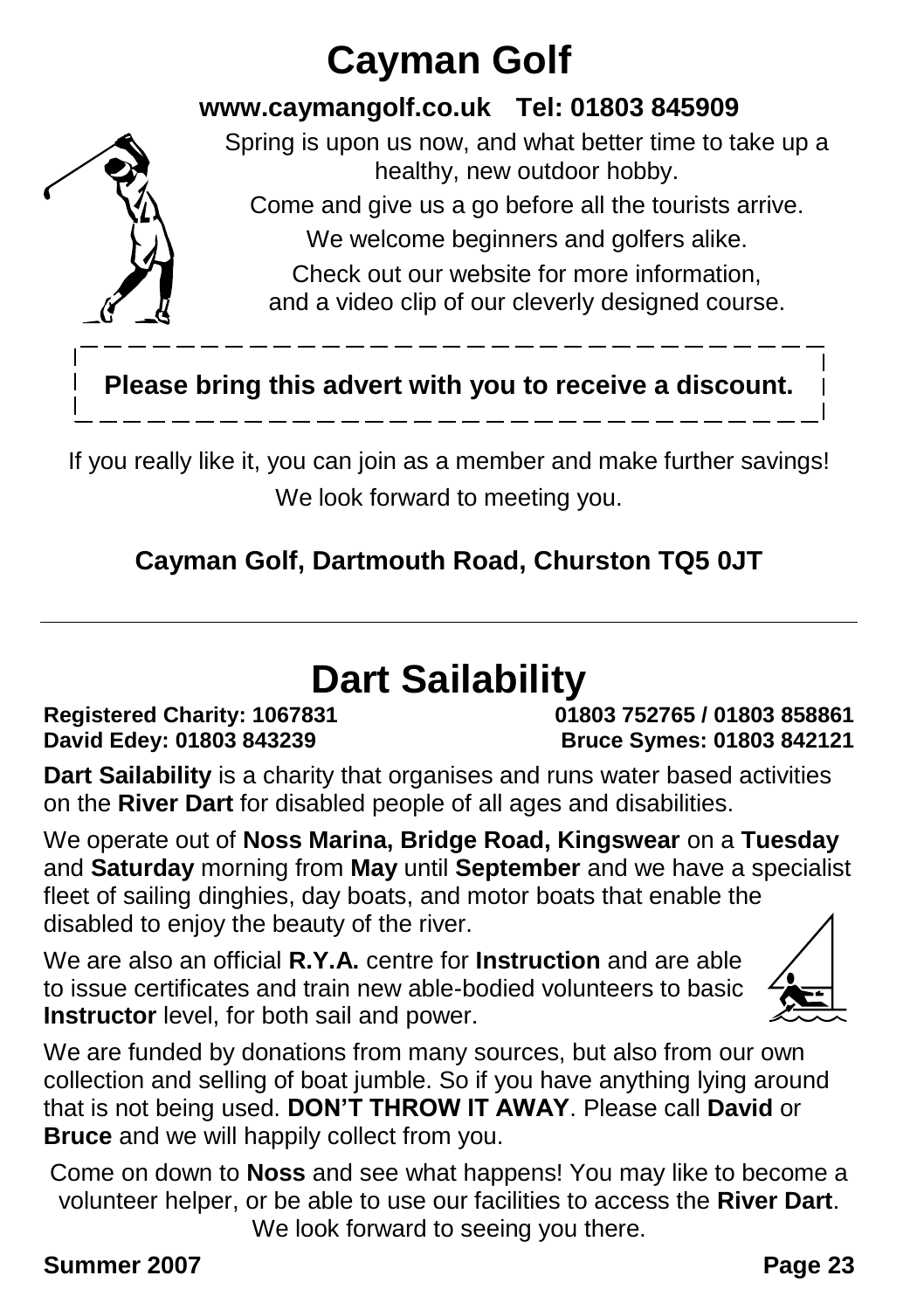## **Roger Richards Solicitors**

**www.rogerrichards.co.uk**

**10 Churston Broadway, Dartmouth Road, Paignton TQ4 6LE 01803 845191 10a Bolton Street** *'Drop-in-Centre'***, Brixham TQ5 9DE 01803 854123**

#### **Home Information Packs**

A *Home Information Pack* (*HIP*) will be a compulsory requirement for a seller of a residential property in England & Wales from **1 st June** this year. The Government believes *HIP*s will reduce the number of time-wasters and increase the speed of a sale.

#### **So, what will be in a** *Home Information Pack* **?**

It is a set of documents that must be made available to an interested buyer. A property will not be able to be marketed for sale unless one is available. As with any legislation there are exceptions but, in general terms, it will provide important information about your property and will include:

- An index (or list of contents) in the pack
- A statement containing your details and proof of ownership (a copy of your deeds)
- Standard searches e.g. local authority, drainage, and water using a local, specialist, search provider
- An *'Energy Efficiency Certificate'* detailing the energy efficiency of your home (rated A to G in a similar way to washing machines and refrigerators)
- Additional information is required if you own a leasehold property

#### **This is going to cost, isn't it ?**

Costs have yet to be finalised, but are likely to be around **£250** per *HIP*. Some of the fees will be recovered on your behalf from the buyer upon completion.

It is important to mention that your overall costs will be more economical if you buy a *HIP* from us and we act for you during the sale of your property. This is because, apart from the energy certificate, the legal part of a *HIP* is what we do for you as your solicitor anyway.

**Roger Richards** are able to provide *HIP*s quickly and in whatever format your agent requires. We will be using a network of local companies, such as **Property Search Group** based in Churston, to ensure that searches and energy certificates can be produced in line with your requirements.

If you are thinking of selling your house, please feel free to call in at any time for an informal discussion.

#### **Page 24 Issue 6**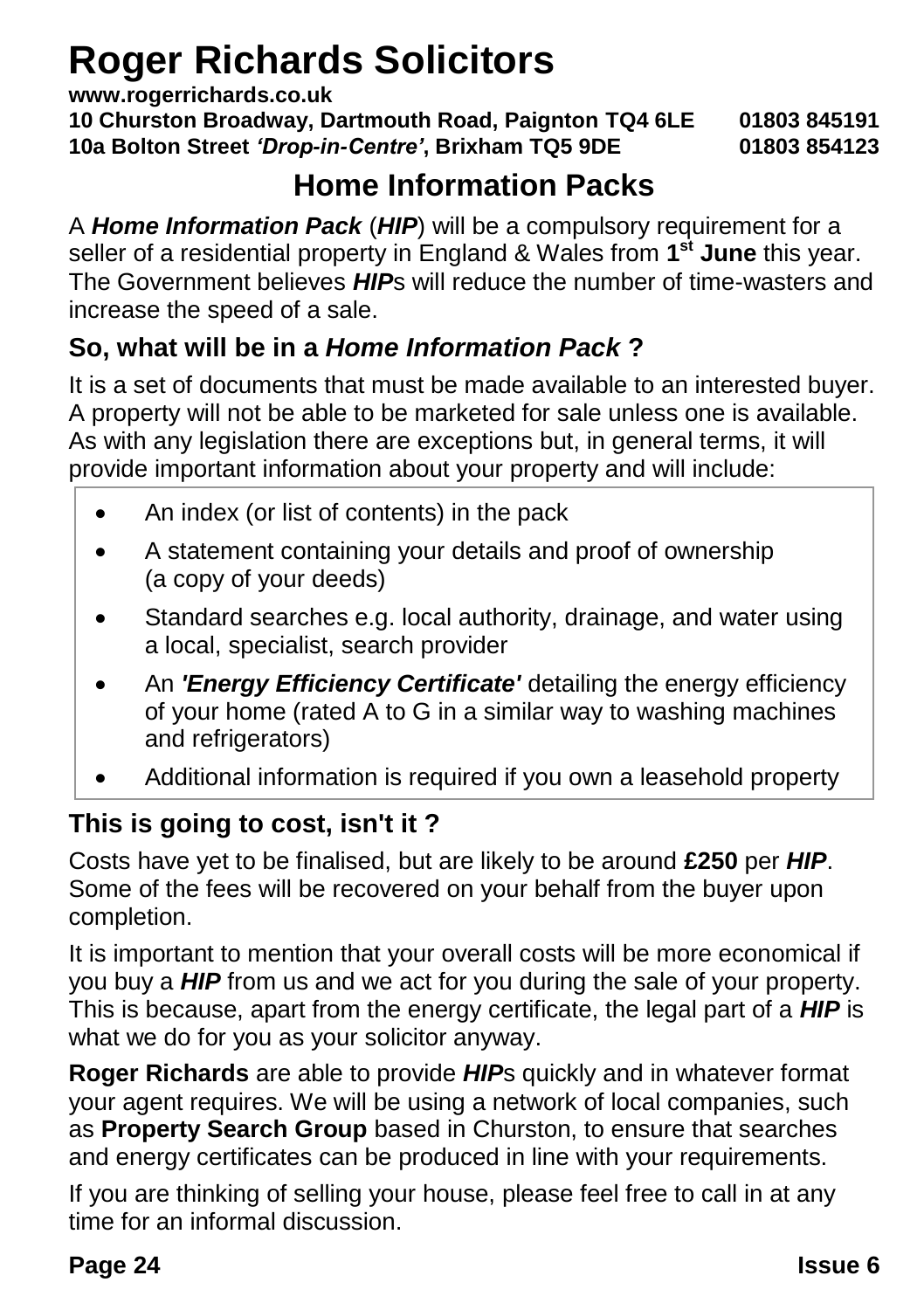## **The Friends of Churston Library**

#### **Forthcoming Events**

#### **Coffee Mornings in Churston Library**

**Monday 30th April 10 am - Noon**

**Monday 21st May 10 am - Noon**

Come along & support your library. Only Fairtrade coffee & tea are served!

#### **Day trip to a French Market at Cheltenham Saturday 19th May Depart Brixham 8:15 am & Churston 8:30 am**

The Friends have arranged a fabulous day out to **Cheltenham** to celebrate the **50th Anniversary** of their twinning with **Annecy**. Enjoy a "*Taste of France*" - Members **£12.50** - Non-members **£13.50**.

Details and application forms are available in **Churston Library**.

Please book before **30th April** to avoid disappointment!

#### **Autumn Day Trips**

After the Summer Holidays the Friends will be organising a visit to **Bath** in **September** and the **Eden Project** early **October**. Details nearer the time will be available from Churston Library and *THE GAZETTE*.

# **The Good News Trust**

**Registered Charity: 1001892 E-mail: thegoodnewstrust@tiscali.co.uk Contact: Mike Melville Tel: 01803 845500**

## **Ashes Scattered at Sea**



**Small groups hosted on-board this Christian run vessel, or ashes can be scattered reverently on your behalf.**

**If you would like any further details please contact the trust.**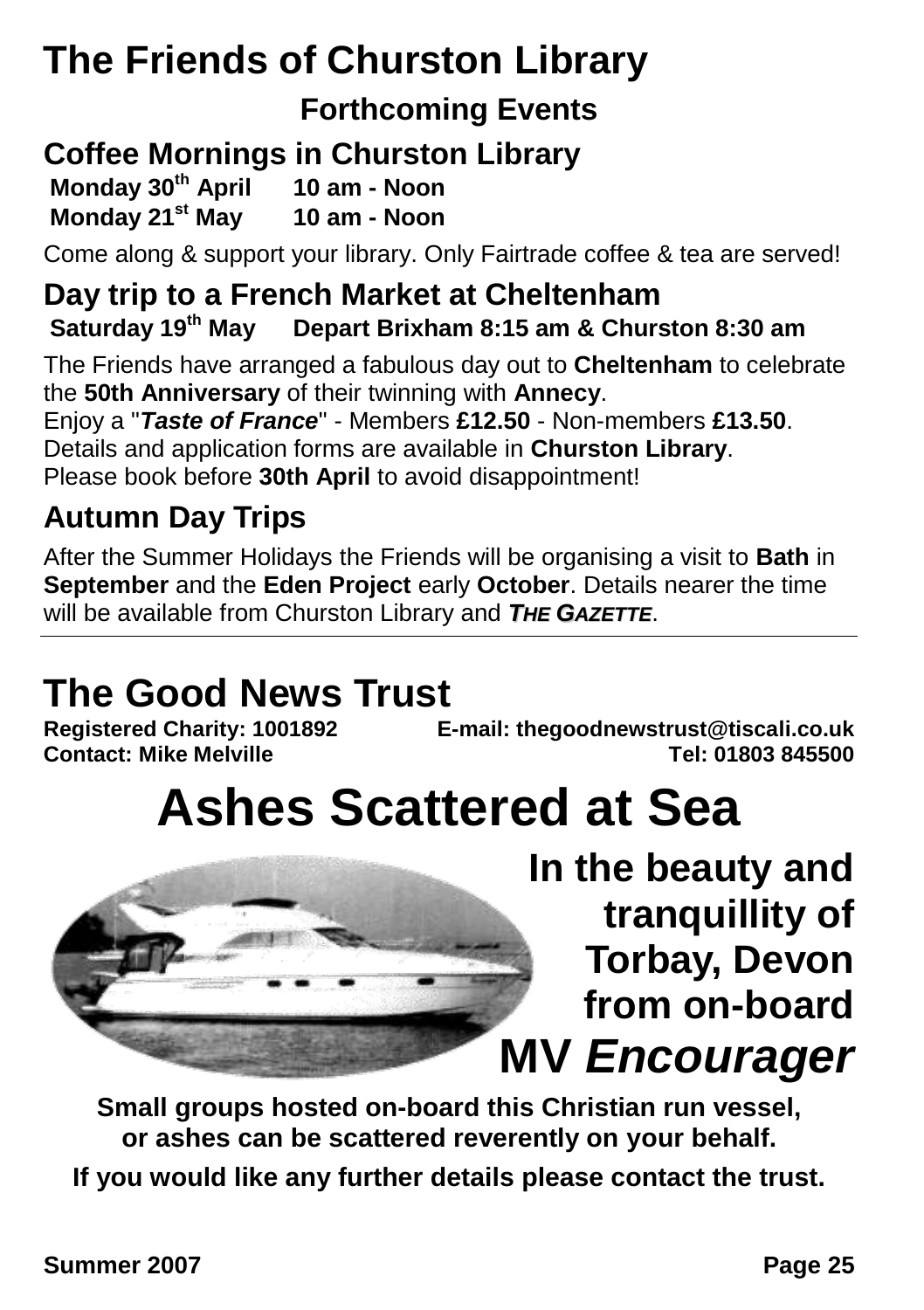### **Flavel Chapel Newsletter**

**Elders: Colin Thompson 01803 664059 Walford Catling 01803 559040** Written by Colin Thompson **Village Contact 01803 843446**

### **Easter Weekend**

Anniversaries can be happy or sad events depending on the occasion being remembered.

The recent Easter weekend is a mixture of both when we remember the price that was necessary for our Saviour to pay for our salvation.

The wages of sin is death - He paid with His life for the sins of all who would trust in Him.

How can we do anything but mourn at the cost to the Lord Jesus of our sin?

But then, can we do anything but rejoice with joy inexpressible that He was both willing and able to pay such a price?

### **176th Anniversary Services**

**Saturday 12th** and **Sunday 13th May 2007**, is the weekend we have set aside to give thanks to God for the 176 years since the building of the original *'Old Chapel'*.

Moses, the servant of the Lord told the children of Israel to, "remember that the LORD their God led them through the wilderness for forty years".

We invite you to join members and friends of Flavel Chapel to give thanks to God as we remember His continued kindness, in having kept a witness to Himself for 176 years in Galmpton.

On **Saturday 12th** we meet at **3:00 pm** in the main chapel building, when we are to be led in worship by Rev. Hywel Roberts, of Penzance Baptist Church. The service will be followed by refreshments in Flavel Chapel Hall.

Rev. Roberts will lead both the services on the following day, **Sunday 13th May** at **11:00 am** and **6:30 pm**. The evening service will be held in the hall.

### **Date For Your Diary**

**Tuesday 1st May 2007** is when the first prayer meeting of the South West Auxiliary of "Pilgrim Homes" is to be held in Flavel Chapel Hall at **2:00 pm**.

We invite all concerned for this good work to join us for prayer.

**~ ~ ~**

We invite you to come and hear the good news of the gospel of our Lord Jesus Christ during 2007.

In the mean time we wish you all every blessing in the year ahead.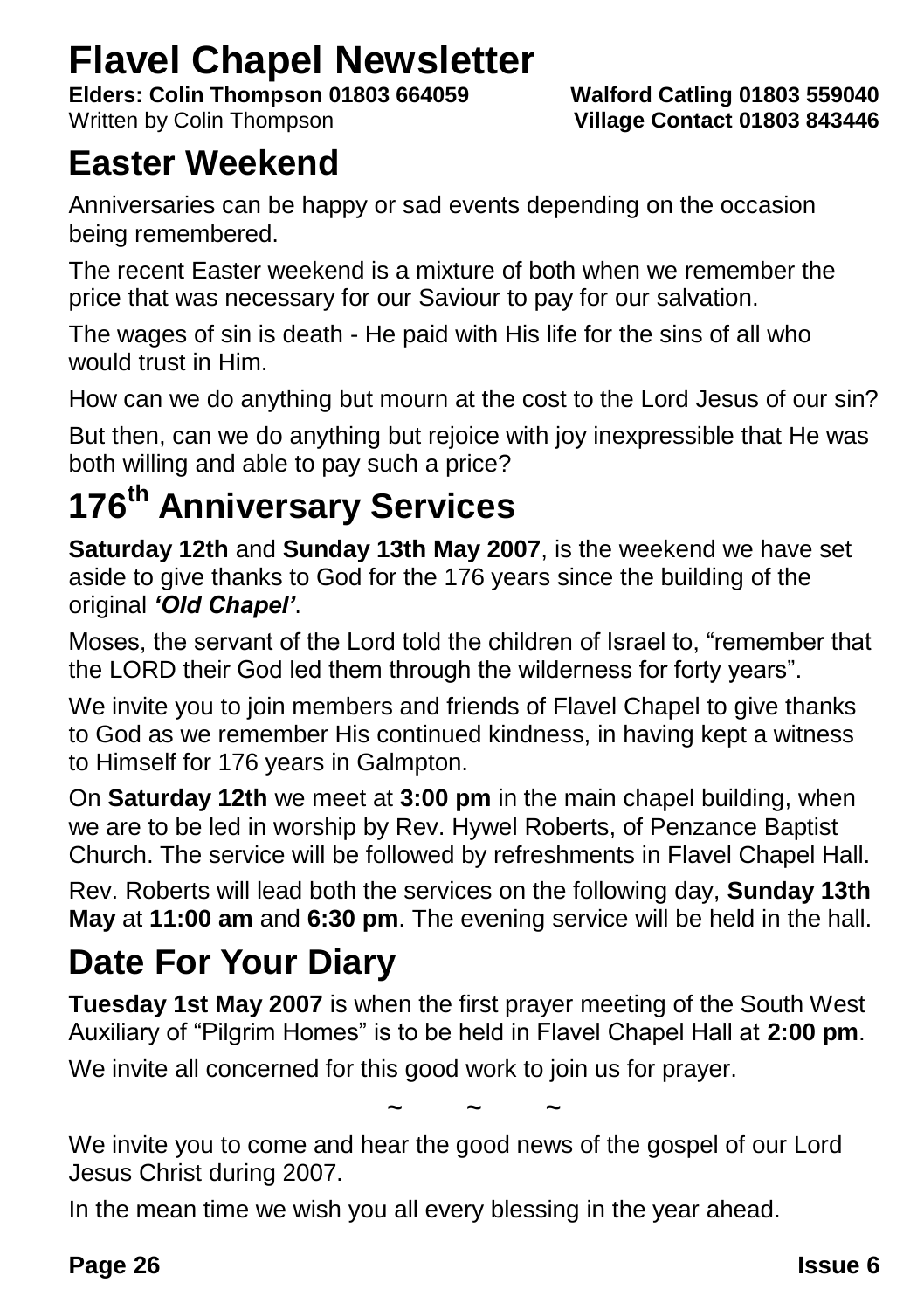## **Parish of St Mary the Virgin, Churston**<br>Rev.lan Blyde, Vicar

**Rev Ian Blyde, Vicar Bob Bowling, Churchwarden Tel: 01803 850469**

#### **From the Vicarage**

Thank God for talented people!

Just think how boring our world would be if there were no talented people. It might mean we all would have to do things we were not particularly good at, so don't enjoy doing.

Then there would be no pleasure in art or music  $\sim$  a sad place.

BUT thank God there are talented people who can draw, knit, sculpt, write and recite poems, sing, dance, play musical instruments, and arrange flowers. The list is endless and even more amazingly it seems we all have a talent of some kind or other.

God made us all different to give us each a chance to excel at something. We cannot all do everything but we can all appreciate the skill and talent of others. Thank God.

That is just what we are doing at the start of May in our parish Church. Thanking God for our talents, whatever they are. So, if you want to meet talented people, and share your talents, come along and see what is going on.

Of course there are more things to thank God for than we can possibly fit into a single weekend. That is one of the reasons why we meet together regularly week by week. Sometimes we realise that talented as we are, we still need God's help to do something or overcome some problem. This is not a sign of weakness. It's just recognising that some things are more than we can do alone.

Sometimes we need God's help to make a good thing better. Loving couples come to celebrate their love and ask for God's help in growing together as they marry. Parents with children come to ask God to share in the pleasure of helping them grow when they bring them to baptism. Sometimes it's just to do our job to a better standard and to glorify God through our daily lives.

Over the coming months we will be doing all this and more. Like joining with our fellow Christians in Brixham to celebrate the birth of the church at the feast of Pentecost at the end of May, and celebrating the patronal festival of St Thomas of Canterbury with our sister church in Kingswear early in July.

So although Easter is passed and Christmas is still a long way off we at the parish church have a lot to celebrate in the coming months THANK GOD.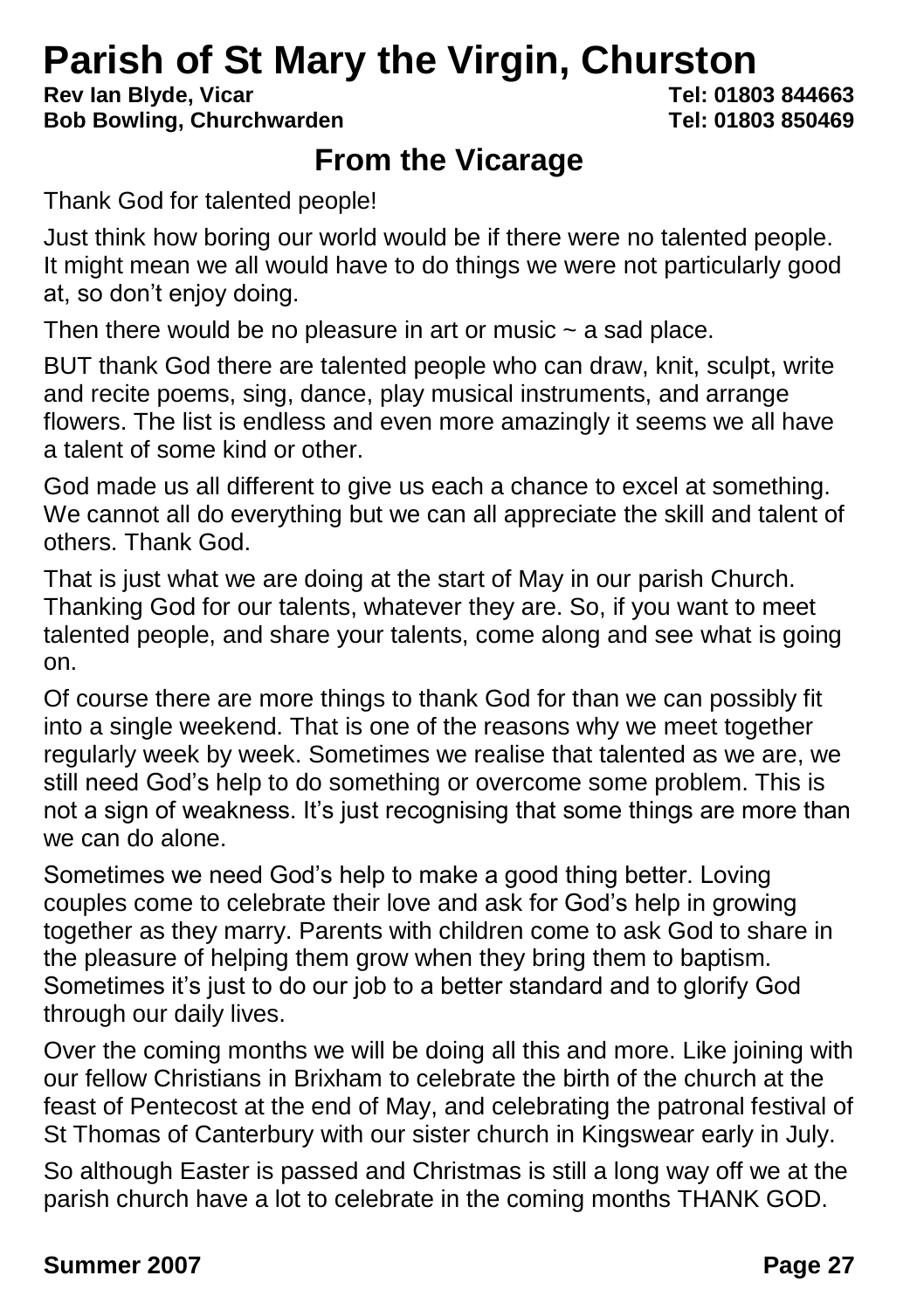

## **ESTATE AGENTS**

#### **6 CHURSTON BROADWAY, BROADSANDS, PAIGNTON. Tel: 01803 844466 E-mail: Churston@ericlloyd.co.uk.**

## **HOME INFORMATION PACKS**

New legislation, affecting the way residential property is offered for sale, comes into force on **1 st June 2007**. From that date, it will be mandatory for a **Home Information Pack** to be produced for all residential properties, before they can be placed on the market for sale.

The aim of a **Home Information Pack** is to collate much of the information a prospective buyer would need, so that they can make a better informed decision, before making an offer to purchase the property. By making this information available "up-front", it is anticipated that the number of aborted sales will be reduced, and the home buying process improved.

The **Home Information Pack** will include: various legal documents relating to the title of the property, the searches that a buyer's solicitor would need, together with an **Energy Performance Certificate** highlighting the energy efficiency of the building.

At **Eric Lloyd & Co** we have developed our own bespoke **Home Information Pack** for our clients, which from **1 st June 2007** will contain all the necessary documents, so that we can market our clients' properties with the minimum of delay.

## **VISIT OUR WEBSITE: www.ericlloyd.co.uk**



**Page 28 Issue 6**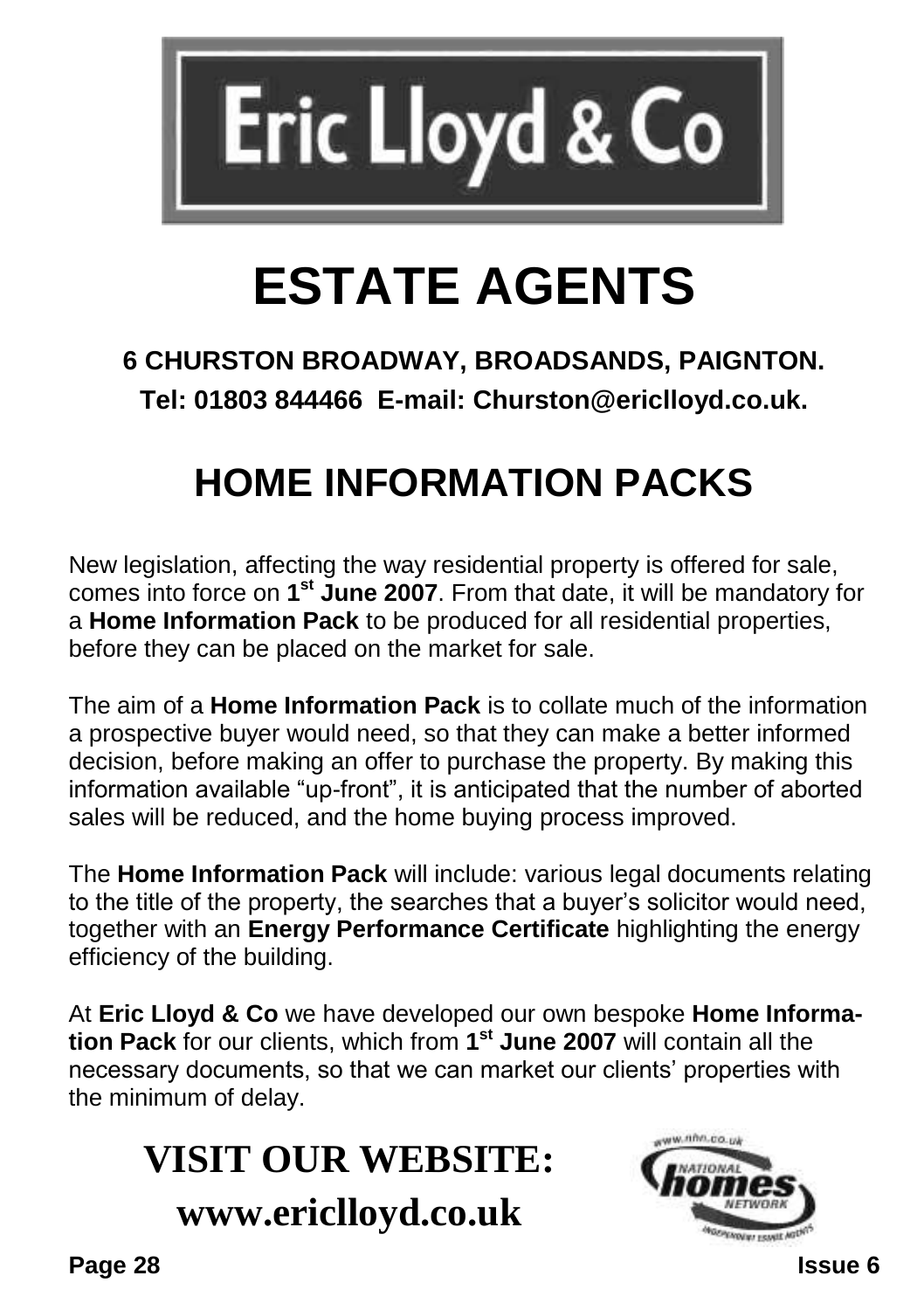

## **ESTATE AGENTS**

#### **6 CHURSTON BROADWAY, BROADSANDS, PAIGNTON. Tel: 01803 844466 E-mail: Churston@ericlloyd.co.uk.**

## **HOME INFORMATION PACKS** (continued)

Two members of our staff are also currently undertaking the training to become qualified as **Domestic Energy Assessors** in time for the **June 1st** implementation date.

So that we can be sure that we are fully prepared for the full introduction of the packs at the beginning of June, we are now inviting our clients to allow us to prepare a *"mini HIP"*. This will contain just the legal information, for their properties as we place them on the market during **April** and **May**.

This service will be at no extra cost to our clients, and will allow our clients to become familiar with this new system before the compulsion date. These *"mini HIPs"* can then easily be up-graded to a full **HIP**.

Once compiled the **Home Information Pack** will be available to genuinely interested buyers by way of a password protected website or in a traditional paper format.

If you would like to know more, please contact either **Rachel Cowls** or **Sandra Harmer** on Churston (01803) **844466**.

## **VISIT OUR WEBSITE: www.ericlloyd.co.uk**

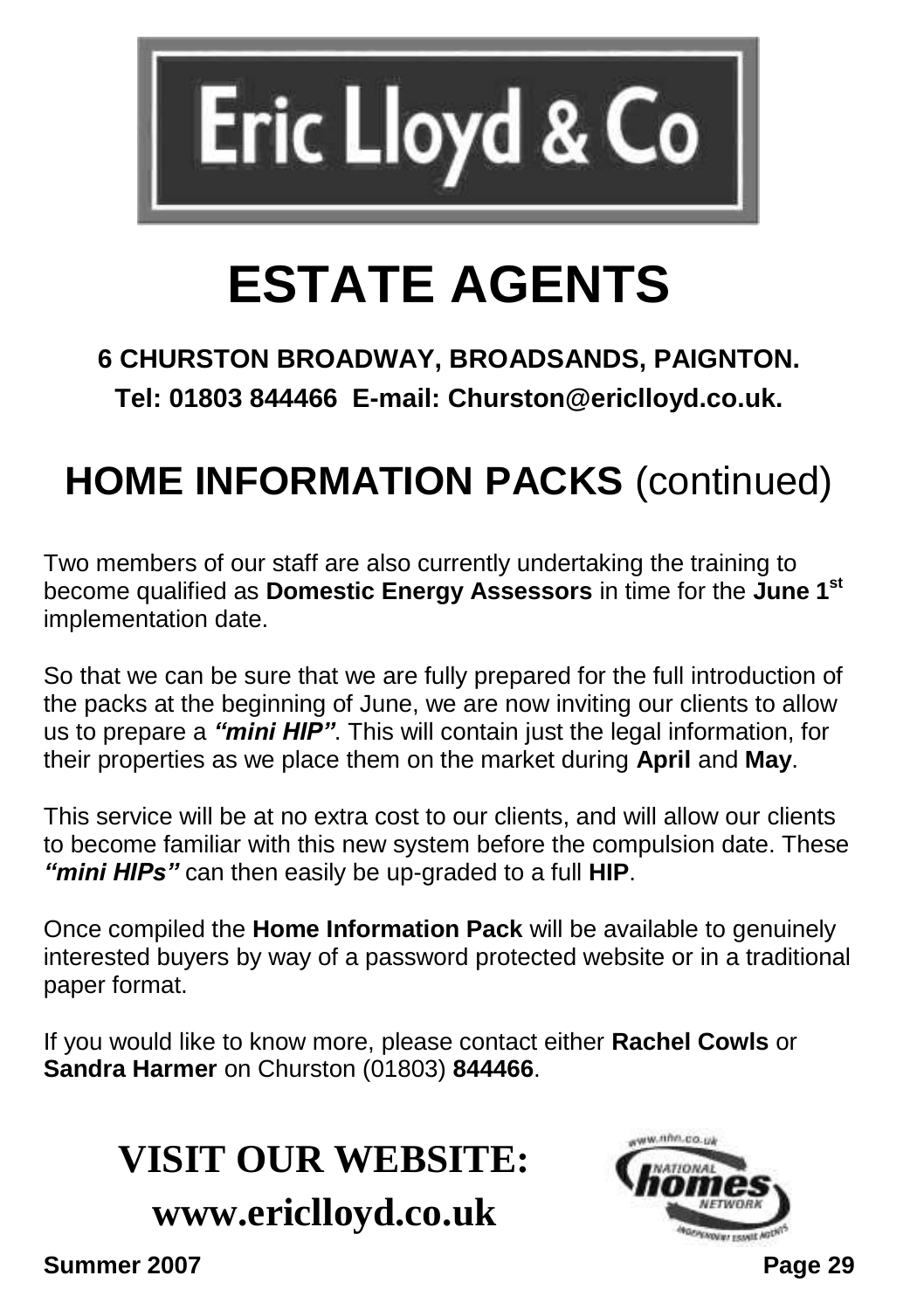## **The White Horse Hotel**

**www.thewhitehorsehotel.co.uk (01803) 842381**

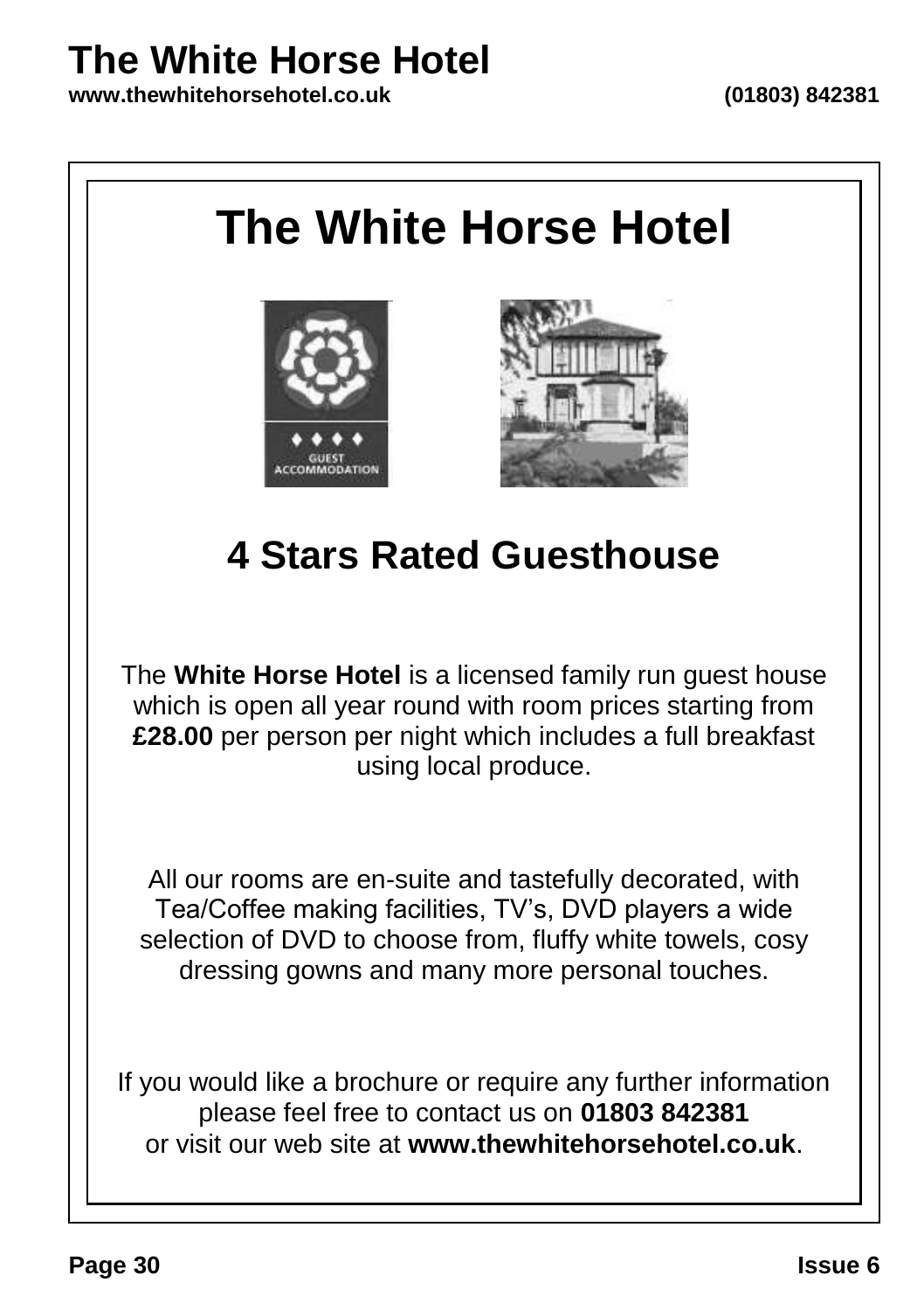|                                                         | LOOK!                                                                                                  |
|---------------------------------------------------------|--------------------------------------------------------------------------------------------------------|
|                                                         | Short of room at home for visitors?                                                                    |
|                                                         | Why not use our fully self-contained<br>chalet, which sleeps 4/5 in Galmptor<br>complete with parking. |
| $\overline{\mathbf{d}}$<br>$\mathbf{O}$                 | Available all year round,<br>and at very good rates.                                                   |
| architecture                                            | Call 01803 843994<br>for more details.                                                                 |
| When you decide to build,<br>let gap design it for you. |                                                                                                        |
| Contact us at                                           |                                                                                                        |
| 01803843994                                             |                                                                                                        |
| www.gaparchitect.co.uk                                  |                                                                                                        |
|                                                         |                                                                                                        |

 $f$ -contained **Galmpton,** king.



## **Galmpton Touring Park**

### **Year Round Self-Catering in Galmpton.**

*Comfortable accommodation for friends & relations visiting the area.*

We have **2 Cottages**, which accommodate families of 3 to 4, and **2 Studios**, which are suitable for couples, available for holiday lets throughout the year. All are equipped and maintained to a high standard and some are disabled friendly. (Sorry no pets accepted.)

*Short Breaks (minimum 2 nights) possible during the winter and at short notice during busy times.*

Our **Touring Park** is open for families and couples visiting in caravans, motor homes, and tents, from **Easter until the end of September**.

**Touring Park Telephone: 01803 842066 Self-Catering www.galmptontouringpark.co.uk www.gtpcottages.co.uk**

*Chris, Pam & Guy Collins*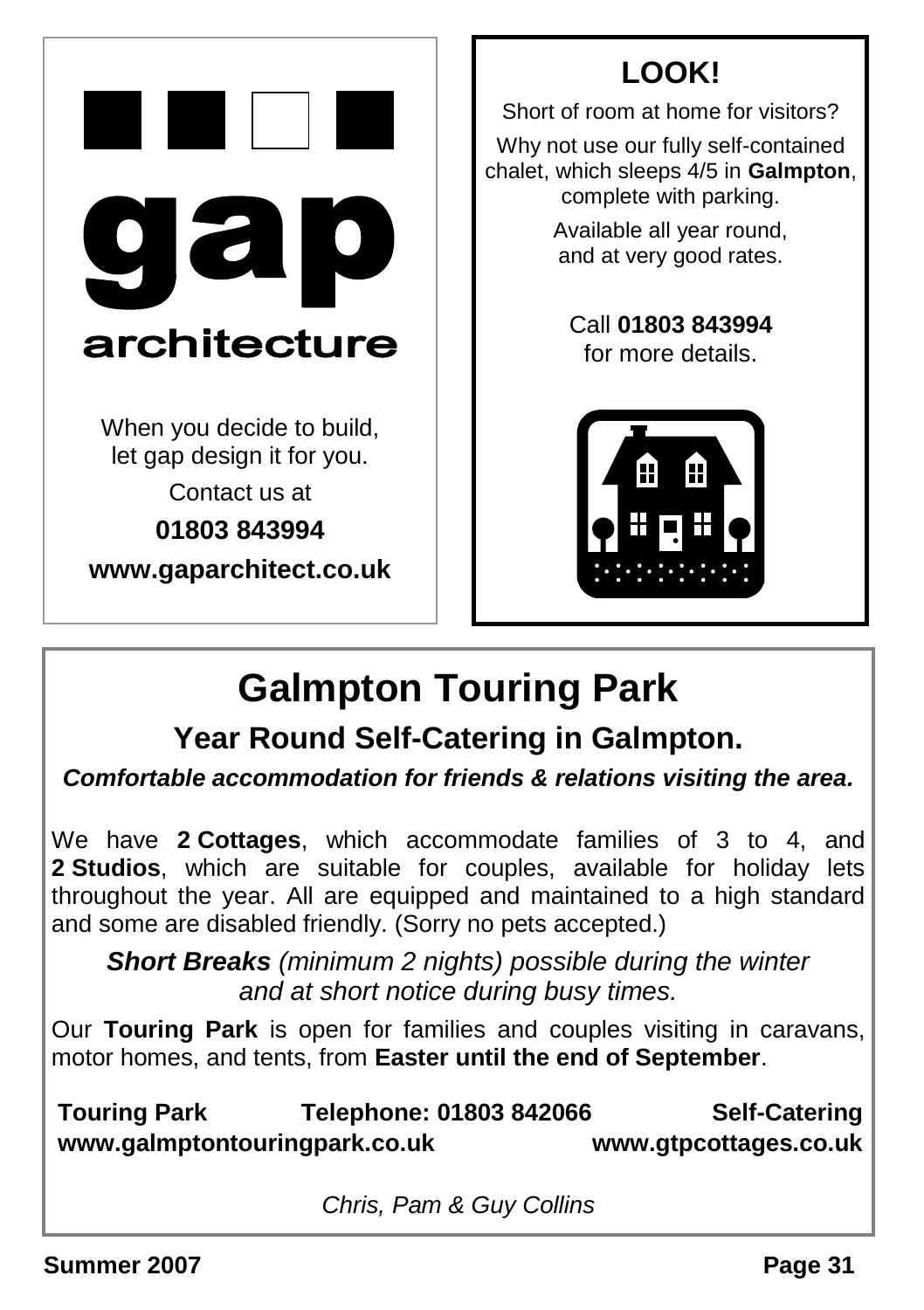## **Energy Assessors Southwest**<br> **Engressors-southwest co.uk**<br>
Tel: 01803 844100

www.energy-assessors-southwest.co.uk



## **Energy Assessors Southwest**

## **Tel: 01803 844100**

**www.energy-assessors-southwest.co.uk**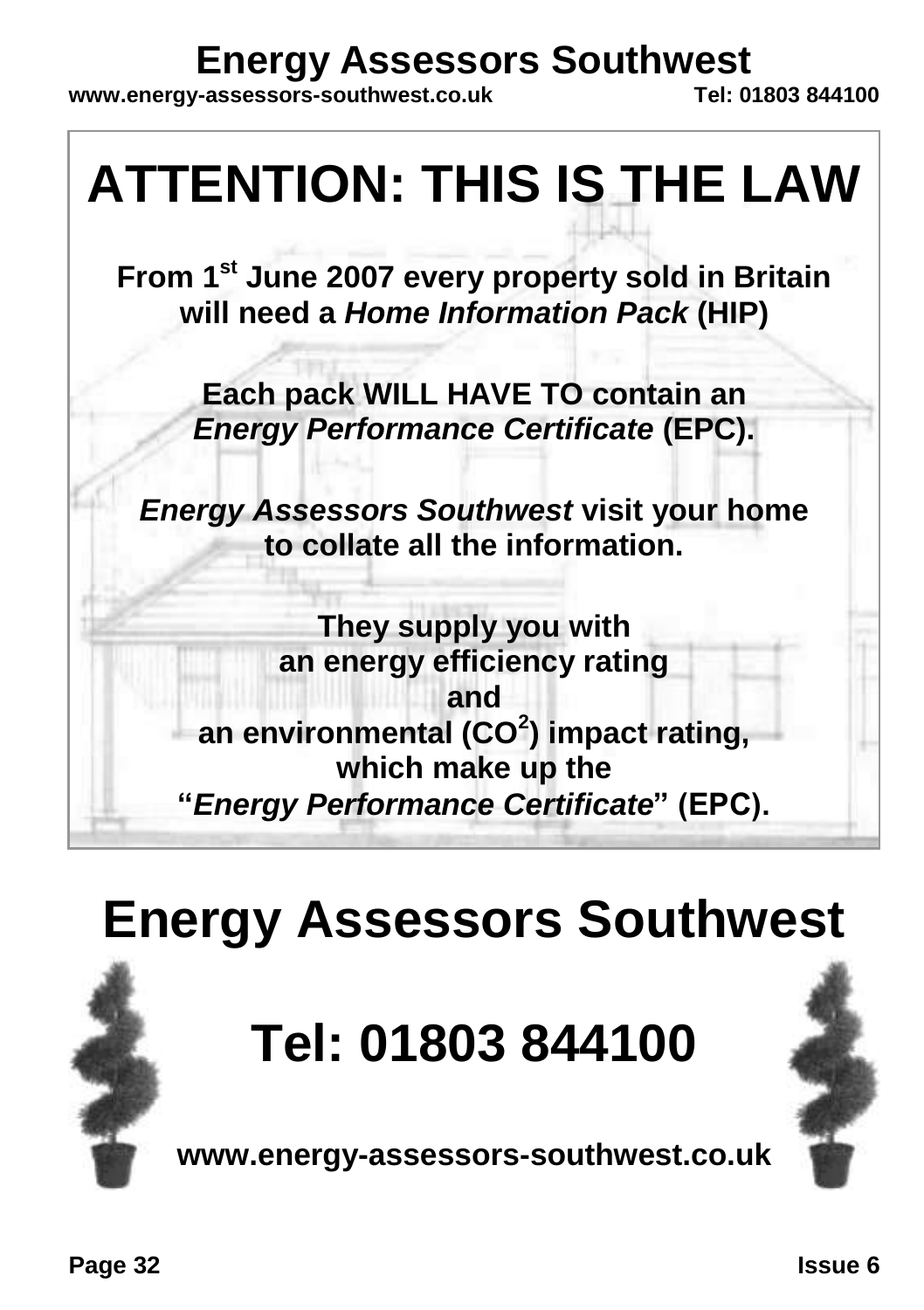# **"Outshine" Window Cleaning**



We are a small friendly company established in 1987 based in Galmpton. We are reliable, trustworthy and above all honest.

Please allow us to provide you a no obligation quotation for your window cleaning – it may be more affordable than you think.

We are able to clean a variety of windows, including leaded, and can give you a competitive quote for emptying of guttering, or fascia and PVC wash-downs.

**The company now provides new up-to-date technology with the advanced "***Reach and Wash***" pole system, taking us to new heights. Windows and conservatory roofs, previously inaccessible, can now be quoted.**

**We cover Brixham, Broadsands, Churston, Galmpton and Waddeton.**

Please call David Hill  $_{\text{Home}}$  01803 846263 E-mail: davidhill11@supanet.com Mobile:  $07866$  465118 **Kathryn Protheroe Hand Made Curtains & Soft Furnishings Made to Measure** *Fabrics - Blinds - Tracks - Poles* **Tel: 01803 863752 Please call for a home consultation Fitting service also available**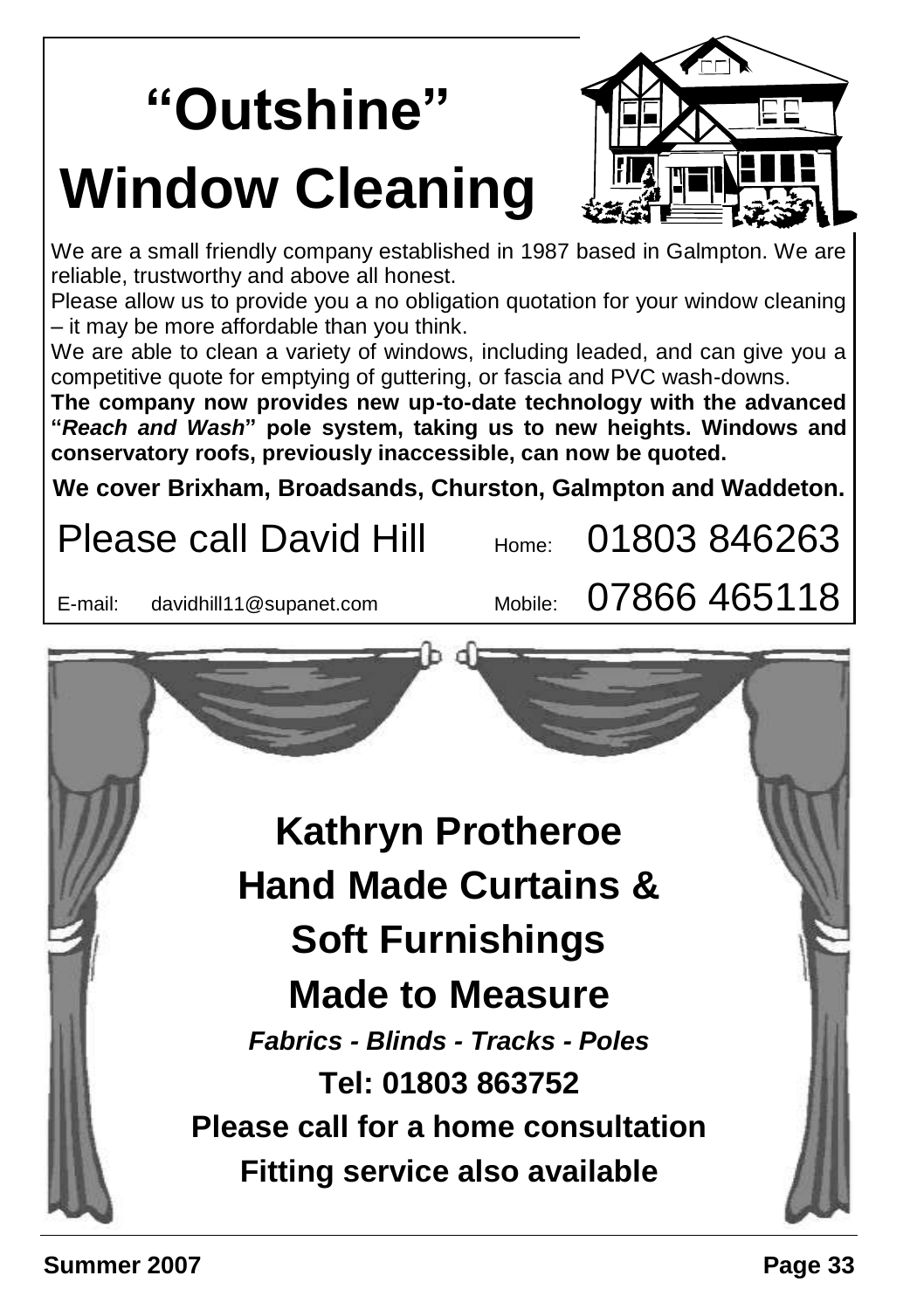

## **FOR ALL YOUR POWER HOSING NEEDS**

*Bring your Driveway ~ Patio ~ Walling ~ Block Paving back to new* **FREE ESTIMATES Call James on: 07967 432781**

## **or 01803 844833**

*Broadsands Road ~ Paignton*



My name is James, and I am a local lad.

I have started a power hosing business from Broadsands.

I can bring your driveways, patios, walling, pathways, etc back to new.

I also clean block paving, which needs specialist care.

All work is carried out by myself, and is done to a very high standard.

**Ring James for a free quote and advice.**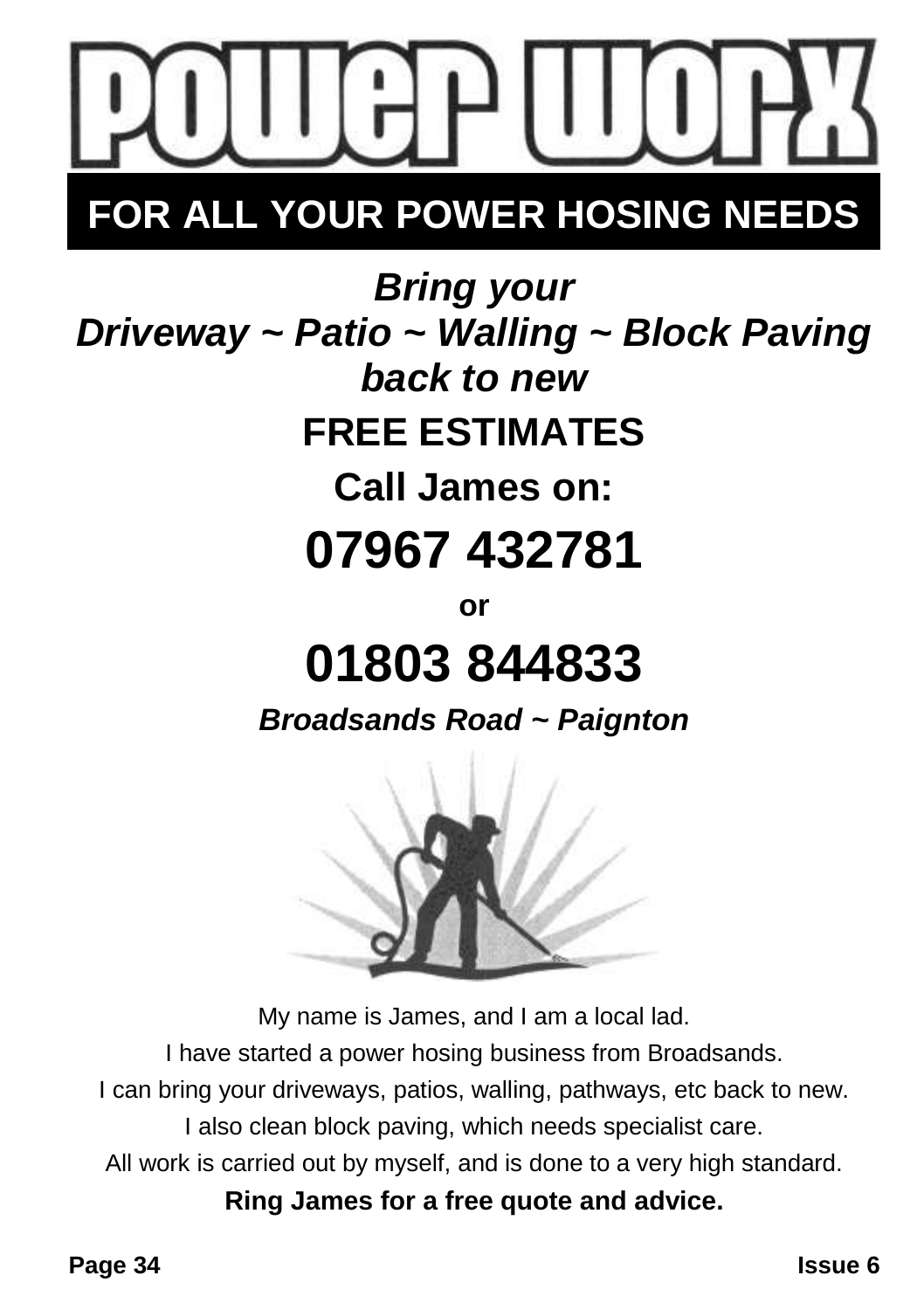





*Heating & Plumbing*

### TELEPHONE: **01803 845 640**

WEBSITE: www.bancroftsheating.co.uk EMAIL: info@bancroftsheating.co.uk

#### **SPECIALISING IN CENTRAL HEATING**

### **GAS ▪ OIL ▪ LPG FULL SYSTEM OR BOILER REPLACEMENT**

'TIME TO FIT A NEW ENERGY EFFICIENT BOILER'

|              |             | $\vert M \vert C \vert R \vert E \vert T \vert A \vert W \vert T \vert O \vert H \vert N \vert$ |                |                |                                                             |                |                |                   |       |                             | S            |
|--------------|-------------|-------------------------------------------------------------------------------------------------|----------------|----------------|-------------------------------------------------------------|----------------|----------------|-------------------|-------|-----------------------------|--------------|
| <b>W</b>     | Е           | Τ                                                                                               | F <sub>1</sub> | $Q \mid$       | $\begin{array}{c} \begin{array}{c} \end{array} \end{array}$ |                | S S            | $\mathbf{I}$      | A     | K                           | L            |
| $\mathbf{A}$ | J           | Τ                                                                                               | F.             | $ \mathsf{Z} $ |                                                             | D W V L        |                |                   | D     | Τ                           | L            |
| <b>R</b>     | E.          | L                                                                                               | $\mathbf{L}$   | $\mathsf{A}$   | $B \mid I$                                                  |                | $\mathsf{L}$   | $\mathbf{I}$      | T     | Y                           | $\mathbf{I}$ |
| M            | Z.          | $\mathsf{U}$                                                                                    |                | C O M          |                                                             |                | F O            | R.                | T.    | $ \mathbf{W} $              | B            |
| $\mathsf{T}$ | $\mathbf C$ | $\mathsf{I}\mathsf{W}$                                                                          | $\mathbf{L}$   | R <sub>1</sub> | $\mathbf{I}$                                                | G              | J <sub>1</sub> |                   | X G O |                             | R            |
| H            | X.          | L                                                                                               |                | E U S          |                                                             |                |                | H   A   E   G   R |       |                             | E.           |
| P            | Е           | Y                                                                                               | N              | L.             | EI                                                          | $F \mid$       |                |                   |       | $K\mid S\mid P\mid S\mid W$ |              |
| R            | J           | V                                                                                               |                | C O            | $\mathbf N$                                                 | T <sub>1</sub> |                | R O L             |       | H.                          | $\mathbf 0$  |
| P            | L           | H                                                                                               | Y              |                |                                                             | G R E N E      |                |                   | M C   |                             |              |

Find each of the following in the Word Search grid above **ENERGY HOT WATER LOWER BILLS CONTROL WARMTH RELIABILITY OIL GAS LPG BOILER COMFORT EFFICIENCY**

Proprietors: **Paul Bancroft & Allan Bancroft** • VAT reg. 692 6154 14 25, Gibson Gardens, Paignton, TQ4 7AJ